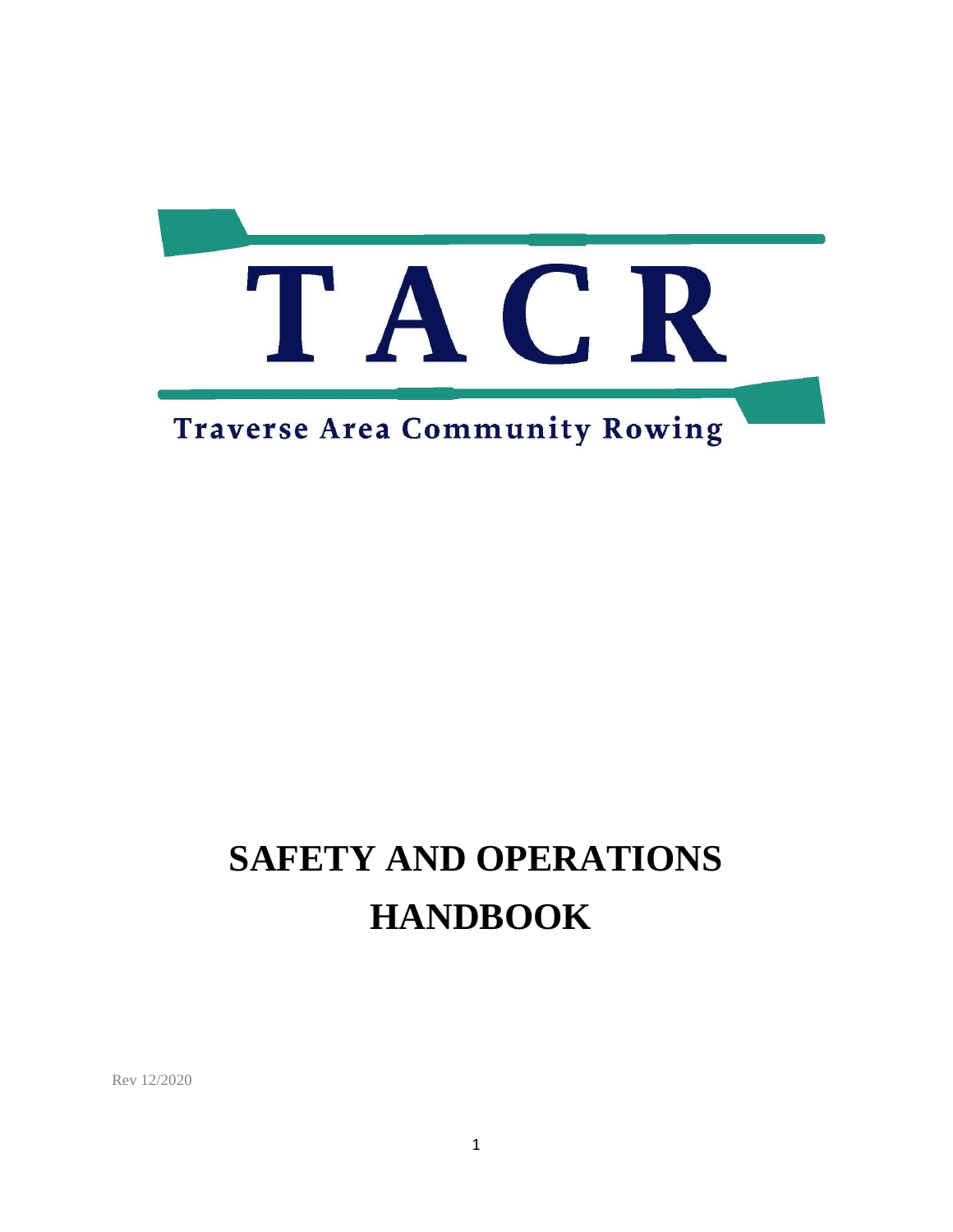## **Contents**

| Safety and Equipment Usage Rules4   |  |
|-------------------------------------|--|
|                                     |  |
|                                     |  |
|                                     |  |
|                                     |  |
|                                     |  |
|                                     |  |
|                                     |  |
|                                     |  |
| SafeSport Policies and Procedures10 |  |
|                                     |  |
|                                     |  |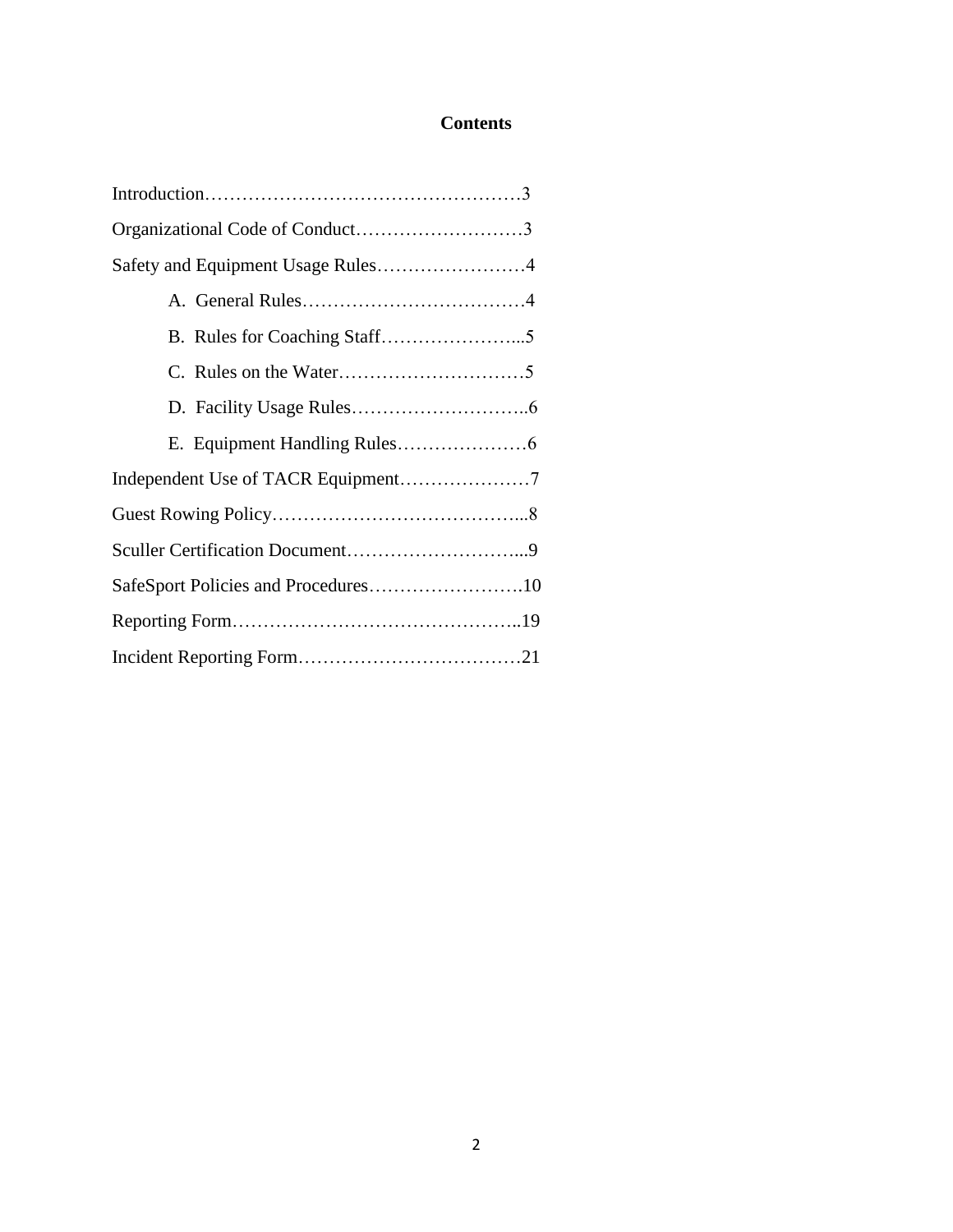## **Introduction**

Traverse Area Community Rowing (TACR) on Boardman Lake was founded in 2012 by four rowers—Melissa Fournier, Barbara Jones-Smith, Dustin Ordway, and Glen Rauth—who wanted to bring the sport to the heart of Traverse City and make it available for all interested in the community and greater Grand Traverse area. TACR began with shared space in the Traverse Area Community Sailing boathouse and a few donated singles. In late 2015, TACR entered into an agreement with the City of Traverse City to operate a rowing program utilizing City land at Hull Park, and in 2016 acquired its first used eight.

TACR is governed by a board of directors and is incorporated as a  $501(c)(3)$  charitable organization. TACR's mission is to educate, promote, and provide recreational and competitive rowing opportunities to the community. TACR relies on program participation fees, community grants, and donations to fund its equipment and operations.

## **Organizational Code of Conduct**

Traverse Area Community Rowing is committed to maintaining the highest standard of conduct throughout the organization. This includes responsible behavior and consideration for the safety and well-being of others. We treat each other, equipment and facilities with respect and exercise good sportsmanship both on and off the water.

All participants, rowers, coaches, volunteers, and board members will:

1. Be respectful and considerate of others, fostering a safe, non-threatening environment.

2. Put the safety of others and personal safety first. There will be no engaging in the use of illicit drugs or alcohol before or during rowing. No one shall behave in a reckless manner, take unnecessary risks, or act in a way which places anyone at risk of injury nor property at risk of damage.

3. Adhere to the standards, policies, rules & regulations of TACR, including the SafeSport Policy (see **SafeSport Policies and Procedures** located in this manual).

4. Promote the positive spirit and culture of rowing, and the reputation of Traverse Area Community Rowing. No one shall engage in or encourage conduct that is detrimental to the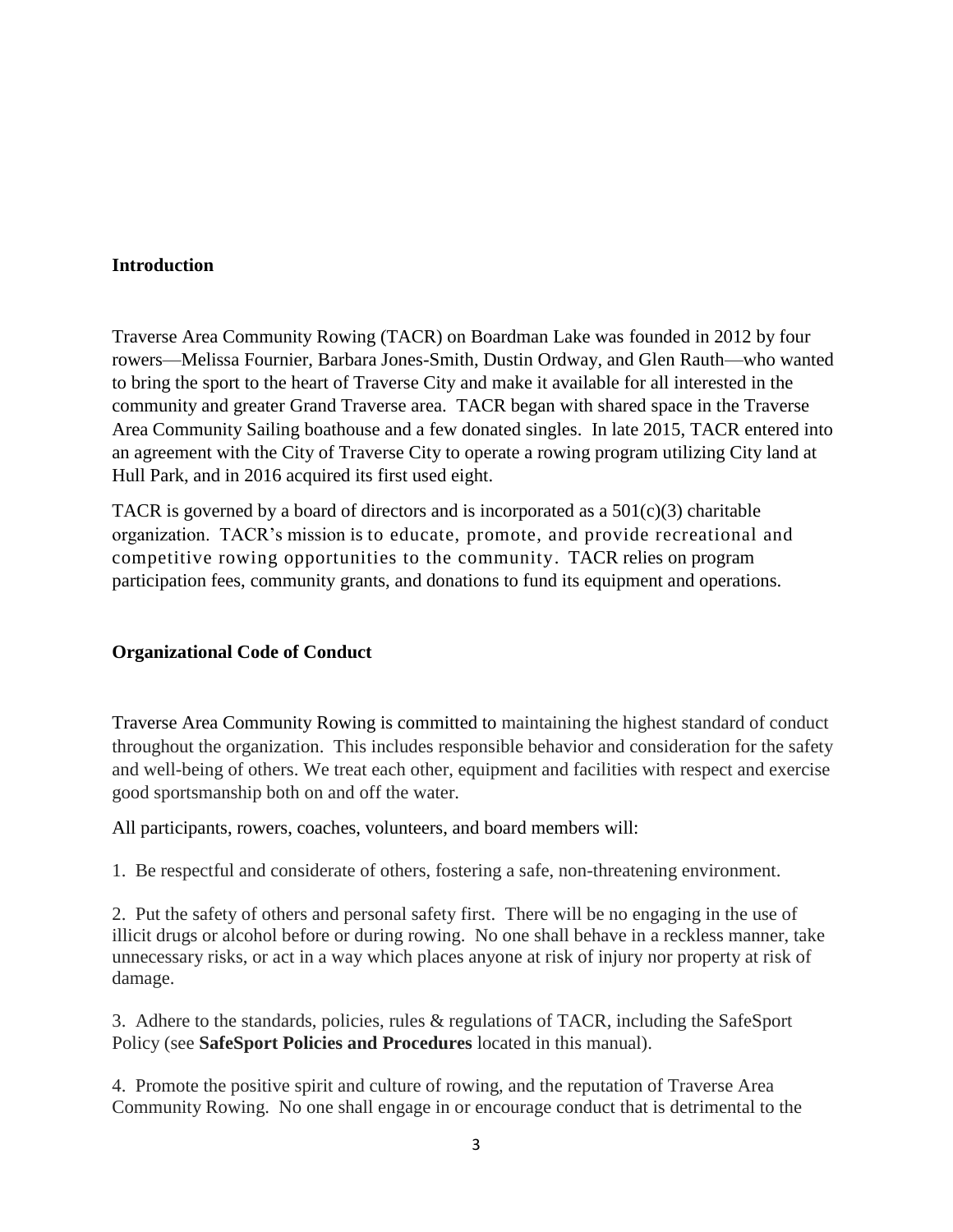organization or any of its participants, or otherwise engage in behavior that would bring the organization or the sport into disrepute.

Any participant may be removed from activities or the board for cause, upon decision by a majority vote of the board. Prior to any vote on termination, the respective individual will be given comprehensive description of the alleged offense(s) and be provided the opportunity to address the board to respond to/defend themselves against any charges. "Cause" shall include:

- Failure to pay fees within 60 days of incurring charge to participant's account
- Willful violation of published TACR standards policies, rules & regulations
- Willful disregard of TACR property/equipment
- Engaging in or encouraging behavior detrimental to TACR
- Repeated unsportsmanlike behavior
- Unfounded malicious or libelous remarks regarding the organization or its officers
- Criminal conduct of any kind on TACR premises or while engaging in TACR activity
- Abuse of trust in matters relating to TACR funds

## **Safety and Equipment Usage Rules**

The following rules apply to all participants in any class or other activity offered and/or run by TRAVERSE AREA COMMUNITY ROWING ("TACR" or "COMMUNITY ROWING"). Use of TACR equipment and/or facilities is conditioned upon participants abiding by the rules set forth here. TACR reserves the right to amend these rules without notice and refuse participation without refund to any person not abiding fully with these rules in the sole judgment of TACR.

## A. General Rules

1. Common sense and compliance with directions from the coach must prevail with "SAFETY FIRST" as the first rule. Do not engage in behavior that jeopardizes any person's well-being or that may result in damage to equipment or facilities.

2. Except as set forth below, only participants who have paid all fees will be allowed to row or cox in TACR boats or use TACR equipment or facilities. Experienced rowers or coxswains serving as helpers in Learn to Row (LTR) classes with coach approval are welcome to participate without paying a class fee as their presence contributes to the LTR experience for the session students. Rules governing individual participants rowing on their own are set forth further in this manual.

3. Each participant must have a signed TACR Liability Waiver, an Attestation of Swimming Ability, Medical Form, and Handbook Acknowledgment Form on file.

4. Individuals and groups are expected to abide by the Safety Rules below in addition to all other TACR rules and policies.

5. All participants and coaches are responsible for upholding the integrity of TACR's participation in USRowing and its safety recommendations. (<archive.usrowing.org/Safety/SafetyGuidelines>). All rowers must attest to having viewed the USRowing Safety Video. [\(http://www.usrowing.org/safety-video/\)](http://www.usrowing.org/safety-video/) Any issues or concerns regarding actions or compliance should be brought to the attention of the TACR board.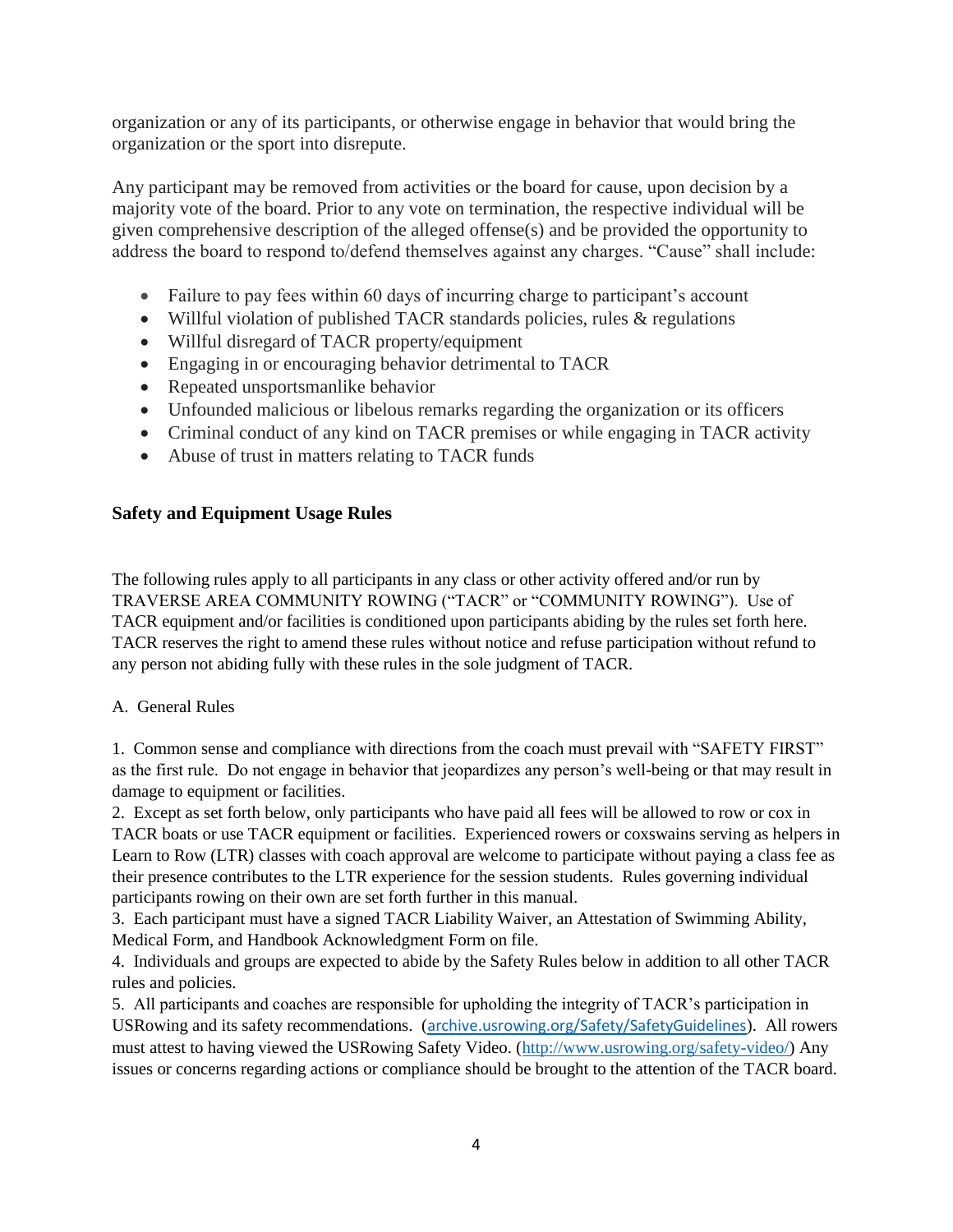6. Violations of any safety rule should be reported to the board for appropriate review and action regarding the situation. The coaching staff should also be made aware of any infractions. 7. TACR reserves the right to deny participation to any person at any time, for safety or other reasons, at the sole discretion of the board.

#### B. Rules for Coaching Staff

1. Each practice must have, at minimum, one board-approved coach in direct supervision of rowers. 2. The coach has the authority—and shall exercise at his/her discretion based on safety before all other considerations—to cancel practices (or postpone practice, or end practice early) for safety reasons. 3. As part of determining whether on-water practice should be cancelled, the coach should obtain a current weather forecast to determine whether severe weather is predicted. Practices will be postponed or curtailed if thunderstorms are legitimately threatened or threatening, if lightning is seen or thunder is heard. In any case, the coach shall cancel practice if she/he thinks environmental conditions are unsafe. This may include considerations for snow, rain, ice, fog, temperature, wind, equipment conditions and/or skill level and focus of the rowers in particular weather conditions.

4. No individual, regardless of ability level, may coach any novice, Learn-to-Row, or Learn-to-Scull crew from any single shell unless there is also a safety launch in attendance. No novice crew (coxed or otherwise) should be on the water without a safety/coaching launch close by. A coach sitting in the coxswain seat does not satisfy this requirement. Use of a coaching launch is required as any emergency situation may require the distribution of life-jackets, first aid, or immediate return of a person to the dock.

#### C. Rules on the Water

1. All rowers are to be safety conscious at all times. No one is to leave a boat intentionally—stay with the boat. It is the obligation of any person/crew who can help safely to immediately attend to a rower or coach who has been ejected from his/her craft into the water.

2. The coxswain is in sole command of a shell subject to the coach's overall authority. The first concern of the coxswain is safety of the rowers and the equipment. *The coxswain is the only one in the shell giving the commands and instructions.* No shell that is equipped for a coxswain, unless it is a straight (four, quad, double) boat, shall go out on the water without a coxswain in the boat. If a coxswain's command might place either the crew or equipment in a harm's way, the rowers have the responsibility to ask to stop the shell. Rowers may assist new coxswains in improving their skills, but only when it is not interfering with the coxswain's ability to administer his/her responsibilities.

3. TACR boats may not be rowed in the dark. Dark rowing is defined as any on-water time that falls before 30 minutes prior to sunrise and 30 minutes after sunset.

4. To be on the water, a sweep boat must be accompanied by a coach in a launch or specifically be approved in advance in writing based on the level of experience of all rowers using the boat. All boats must be accompanied by a safety launch when the air plus water temperature (which must be at least 50 degrees) is less than 90 degrees ("Ninety Degree Rule").

5. Every rower on the water must have a life jacket in the coach's launch.

6. All shells are to follow the set traffic pattern: row on the right-hand side of the lake from the coxswain's perspective, turn in the counter-clockwise direction, and ensure that the craft traveling in opposite directions pass port to port.

7. Stay alert for both rowing and non-rowing craft as well as changing water conditions. If sudden severe weather should strike, return to the dock/shore immediately. Do not row if a thunderstorm warning exists for the immediate area. Do not row in fog unless visibility is at least 100 yards. If heavy fog sets in while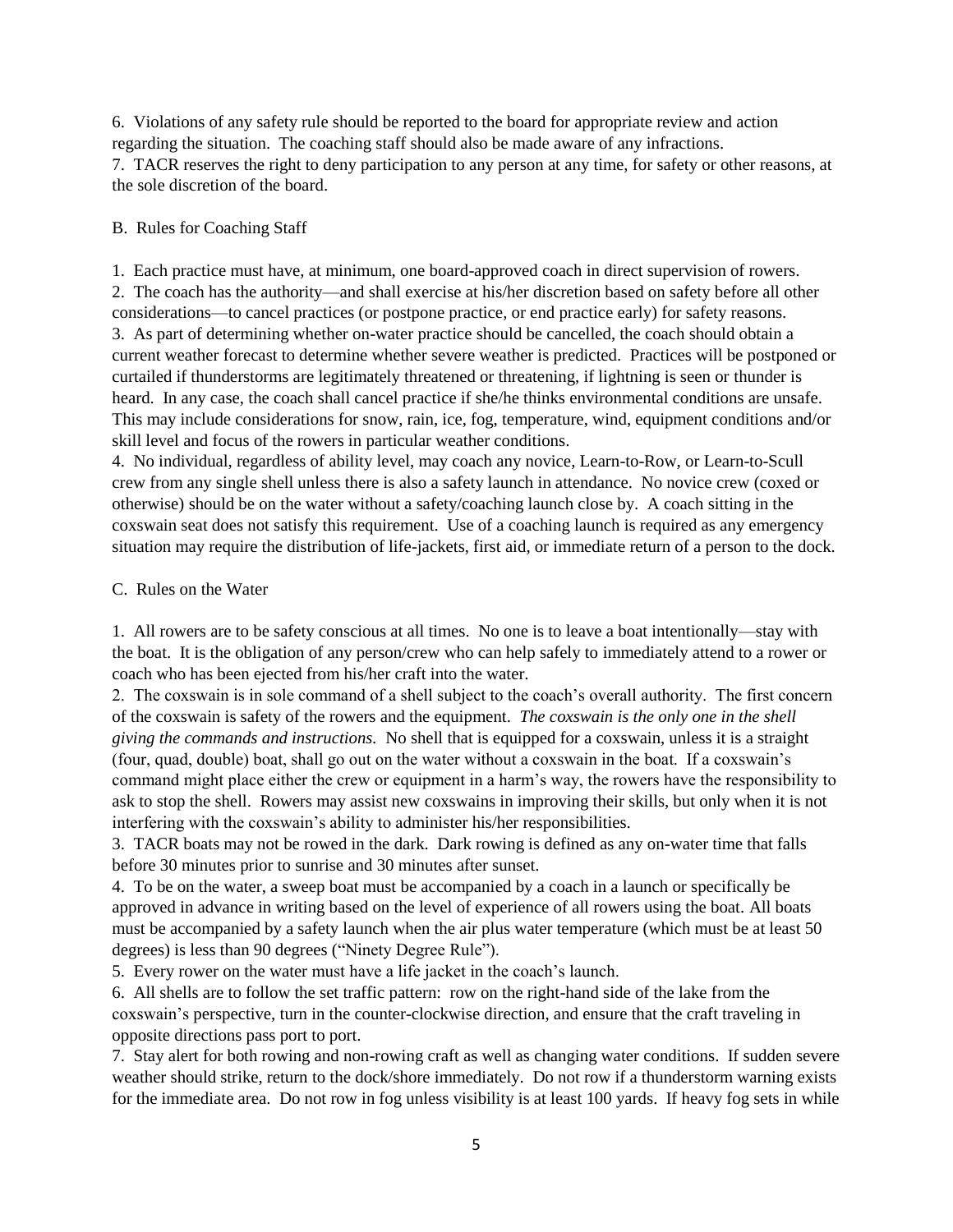on the water, keep a land reference and return to the dock, moving slowly. Be prepared to stop and make noise frequently to warn other boats that may not be visible. Listen for the presence of other boats.

## D. Facility Usage Rules

1. The facility gate is to be shut and locked when crews are on the water and when the last person leaves the facility.

2. All gasoline and other flammables are to be stored safely.

3. No smoking is permitted in the facility or around the equipment.

4. All shells and launches taken out on the water are to be signed out in the logbook *prior* to going on the water. For coxed boats, coxswains are responsible for signing in and out. Include the boat name and time out. Upon return, complete the actual time in, comments, and all equipment problems encountered. If an equipment problem requires attention before the boat is rowed again, notify the Equipment Manager the same day.

5. We share Hull Park, the parking lots, the TART Trail footpath, the launching areas, and the lake with others. Be considerate of other boats, sailboards, fisherman, swimmers, kayakers, bikers, joggers and others in the area. Adhere to scheduled launch times as these have been coordinated to accommodate others who are using the area.

#### E. Equipment Handling Rules

1. Enter any equipment problem into the logbook located inside of the facility shed. If further use will cause more damage to the equipment or potential injury to a rower, make sure the equipment will not be used by anyone until the Equipment Manager has addressed the problem. Do not assume someone else has reported the problem.

2. Shells are to receive routine/preventative maintenance on a regular basis.

3. Shells are to be wiped down by rowers after each use. Oar handles are to be cleaned with anti-

bacterial solution after each use to prevent the spread of infection.

4. Rigging is not to be changed without approval. All measurements and adjustments are to be noted in the organization's Rigging Book.

5. Moving Boats and Oars

a. When lifting a boat, always make sure there are enough rowers properly distributed to prevent injury or damage. Lift the boat evenly.

b. Boats are to be lifted off racks, not slid off.

c. Watch riggers carefully to assure they do not collide with other objects, including the hull of other boats.

d. Do not hold shells by, or rest shells on, the riggers.

e. Coxswains are to give directions for moving boats. *Those carrying a boat are to follow the coxswain's commands and are to refrain from speaking while moving a boat unless necessary for the safety of others or the equipment*. The coxswain shall strategically maneuver along the trail to give notice to users of the trail that a boat is crossing.

f. Do not place shells on the ground. Use stretchers or horses for proper support.

g. When transporting shells on the trailer, assure they are properly secured and unable to move in any direction. Refrain from placing gunwales directly on metal; use foam protectors. Remove seats and riggers before transport.

h. Walk around a shell; never step over a shell.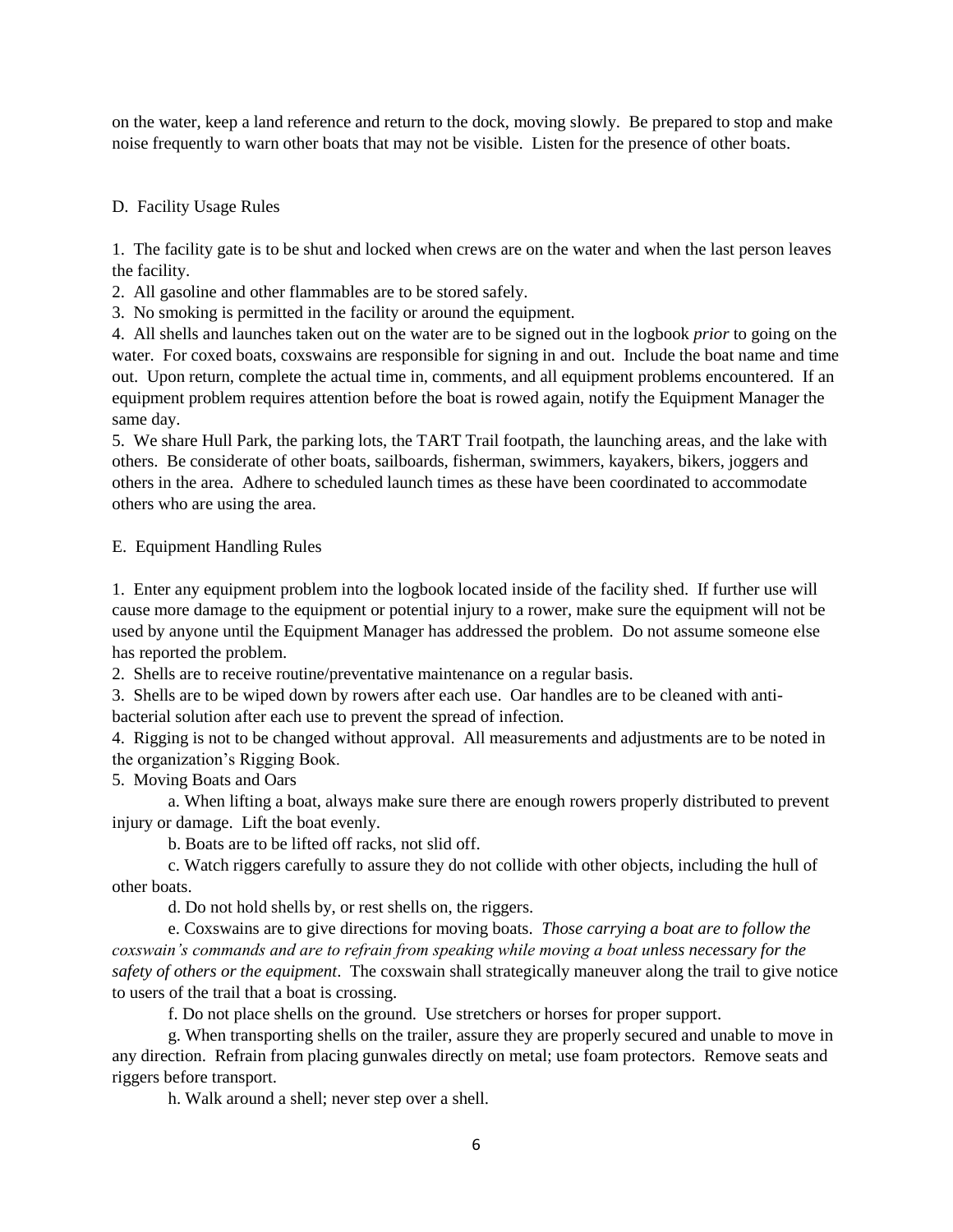i. Never place your head inside a rigger while carrying a shell; never step into a rigger while climbing into or out of the shell.

j. Carry oars with the blade high and in such a way as to avoid damage to the oar or surrounding objects or people.

6. Launching and docking boats

a. Never step into the bottom of the shell or drop anything heavy into the bottom of the shell.

b. Before entering the boat, inspect seat, rigger, stretchers, etc. to make sure no parts are missing, loose, or broken. Inform the coach of any problems you find.

c. Remember that the coxswain is in charge of landing at the dock. Enter the landing area slowly and always have someone present to catch the boat at the dock/shore. If the landing does not look good, weigh enough, back off, and try again.

7. Handling Launches

a. Use of a launch is to be entered in log sheets, just as is done with shells, by the launch driver.

b. Life jacket bags must be included in the corresponding numbered launch boat as they contain the boat registration documentation.

c. Launches are to be securely tied to the dock and the motor properly hoisted and locked.

d. Launches stored inside the facility are to have the gasoline tank removed. Store the gasoline in the shed.

e. The launch is to be considered a safety vehicle at all times. Launch drivers must make sure all of the proper safety equipment is in the launch. Launch drivers shall also be familiar with rescue procedures. The number of persons in the launch shall be limited so as to allow for adequate room for the rescue of crews.

#### **Independent Use of TACR Equipment**

1. Unless otherwise authorized, no rower shall use TACR equipment at any time except during a scheduled row/class and under the supervision of a coach.

2. Advanced sweep rowers may be certified to meet and row outside of their regularly scheduled Advanced Row during another coached session, provided that the coach who is conducting the session agrees he/she is able to appropriately supervise the group while they are on the water.

3. Blue level scullers may be certified to row with a coach present outside of their regularly scheduled class provided that the coach who is conducting the session agrees he/she is able to appropriately supervise the sculler while they are on the water.

4. Green and Gold level scullers may row without a coach present if:

a. They have met the certification requirements which have been signed by the coach and have been received by the board.

b. All fees are paid in full in advance—annual fee and/or punch card. All waivers are signed and on file.

c. They are rowing only when at least two scullers are present and rowing at the same time, whether in two singles or a double.

d. They adhere to all safety standards set forth within this document as well as USRowing standards. Each sculler must have/wear a PFD, wear a whistle, and at least one cell phone must be present in the boat for use in emergency.

e. They use only the sculling equipment for which the rower is approved in writing.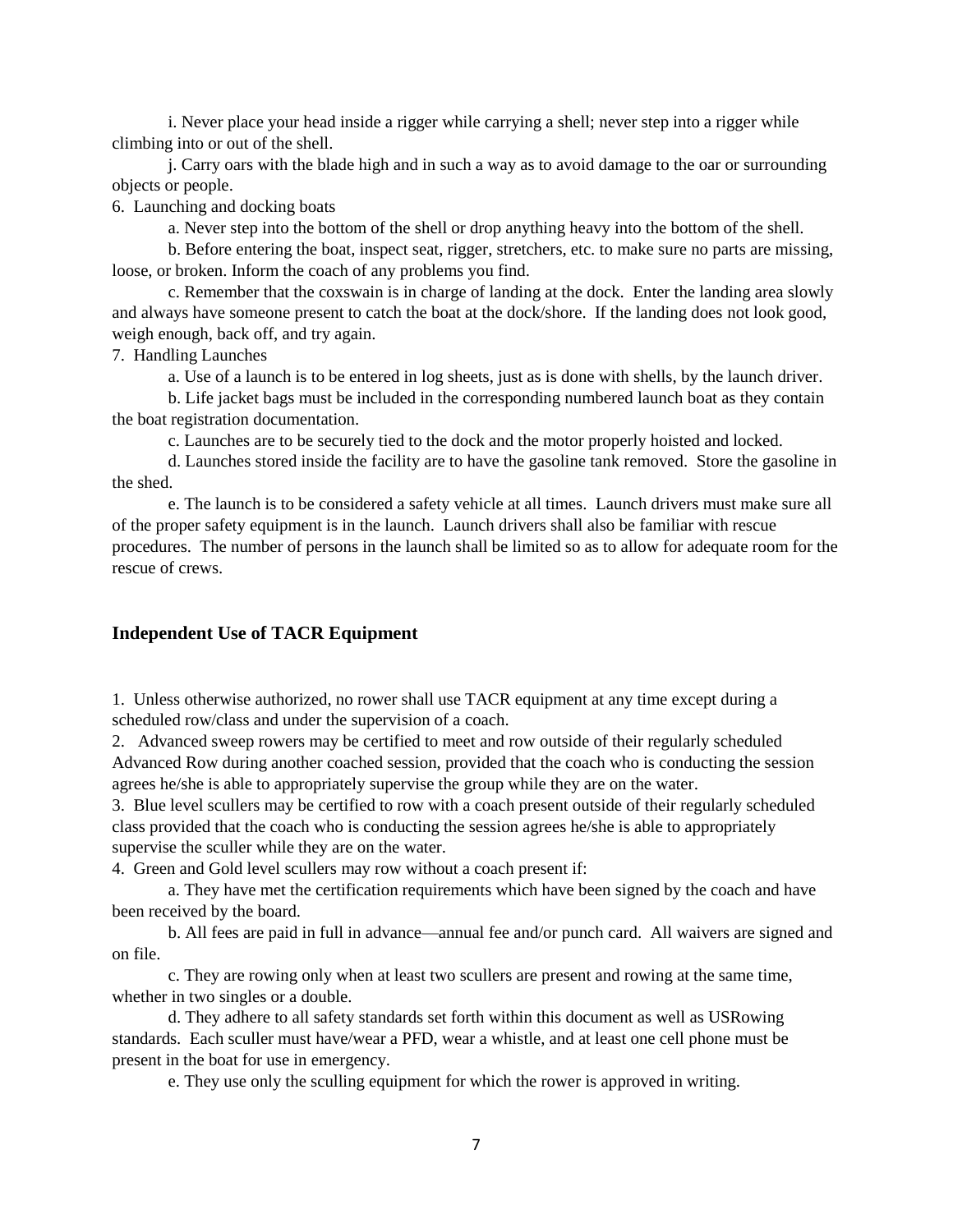f. Any violation at any time may result in the removal of the rower from the approved sculling list and there will be no refund of the fee.

g. Any use of TACR equipment at any time without board authorization or in violation of board authorization or these rules shall be considered trespass.

#### See **TACR Sculler Certification** document on page 9

## **Guest Rowing Policy**

Guests are welcome to use TACR facilities with the permission of the Head Coach and in accordance with all TACR policies and procedures. Guests are allowed two (2) visits after which time they will need to purchase a punch card or enroll in sessions. Guests who wish to use sculling equipment must complete the certification process. All guests are expected to complete and sign a waiver, sign the TACR Handbook Acknowledgment Form, and provide swim test documentation.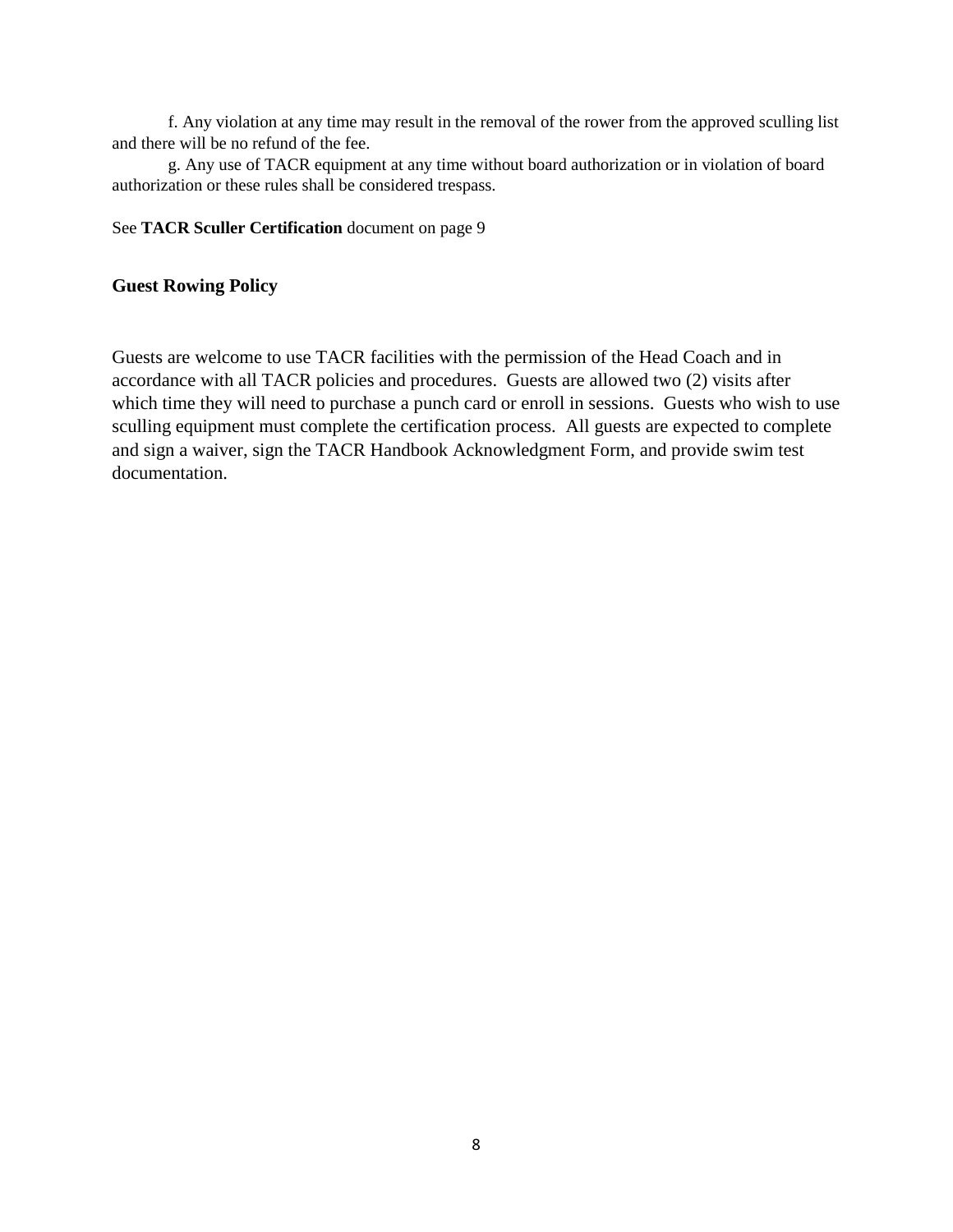#### **Traverse Area Community Rowing (TACR) CERTIFICATION EVALUATION FORM**

INSTRUCTIONS: Evaluations will be conducted by a TACR coach as approved by the TACR Board of Directors. If the rower does not fully pass all items, the coach will schedule a retest after the rower has at least one coached open row. For Full Pass, rower must complete tasks without being coached. Forms will be maintained in the TACR records. **Novice rowers and those without at least one full year of rowing experience are not eligible for Green or Gold certification.** 

ROWER'S NAME: \_\_\_\_\_\_\_\_\_\_\_\_\_\_\_\_\_\_\_\_\_\_\_\_\_\_\_\_\_\_\_\_\_\_\_\_\_\_ DATE \_\_\_\_\_\_\_\_\_\_\_\_\_\_\_  $P$ lease print **Pass Conditional Pass Task Did not pass** Forms signed and on record: 1) Swim Certification; 2) Liability Waiver; 3) Handbook Acknowledgment; 4) Medical Form 5) Fees paid Knowledge of TACR operating procedures Shell Log out; Proper oar selection & transport to launch area Boat transport from boat rack to launch area Safely set shell in water, place oars correctly, and get into shell; Launch from dock; Wet launch Land in middle of dock; Do not hit dock; **Repeat twice more;** Launch again to continue test Paddle using arms and body only Complete full slide rowing Steer as instructed by coach Show full awareness of environment and traffic; Row on proper side of lake (Counter clock wise) Successfully execute a 1x flip test (**Required for Alden Stars and racing shells**) Look ahead while rowing at full slide upon command Stop from full speed rowing at coach's command Spin 360° in place, clockwise and counterclockwise Row backwards Remove oars; Carry shell and oars to Boat Corral (may use buddy system) Wipe down shell; Check for loose parts or any damages; If damaged, make log entry & tag shell Place shell and oars in appropriate locations Log shell back in Overall ability in carrying, handling and controlling the shell Overall Assessment:

\*If a retest of all or part of the test is required, the coach should reevaluate the rower after the rower has attended one Coached Open Row following completion of the evaluation session.

\*\*A conditional pass can be a restriction, such as only rowing with a more experienced rower or only rowing at Coached Open Rows.

I attest that I have personally observed this rower demonstrates competence in each of the above skills and that they can be entrusted to row the club boats.

 $COACH:$ 

**CERTIFICATION LEVELS (Circle one):**

 Blue Certification: Certified to row recreational boats and quad only with coach present in safety launch. Can achieve Blue Certification only after completing Learn to Scull class or validating prior sculling experience.

 Green Certification: Certified to row recreational boats and quad following the buddy system process.\* Check applicable boats: Alden Ocean Shells **Alden Stars (must pass flip test)** 

Gold Certification: Certified to row racing single, racing double and quad using buddy system. (Requires 1x flip test and completion of 25 hours at Green Level.)\*

**\*** Buddy system rowers must have PFDs, each must wear whistle, and each boat on the water must have a cell phone available for any rower to access as needed for emergencies.

Updated 12/21/20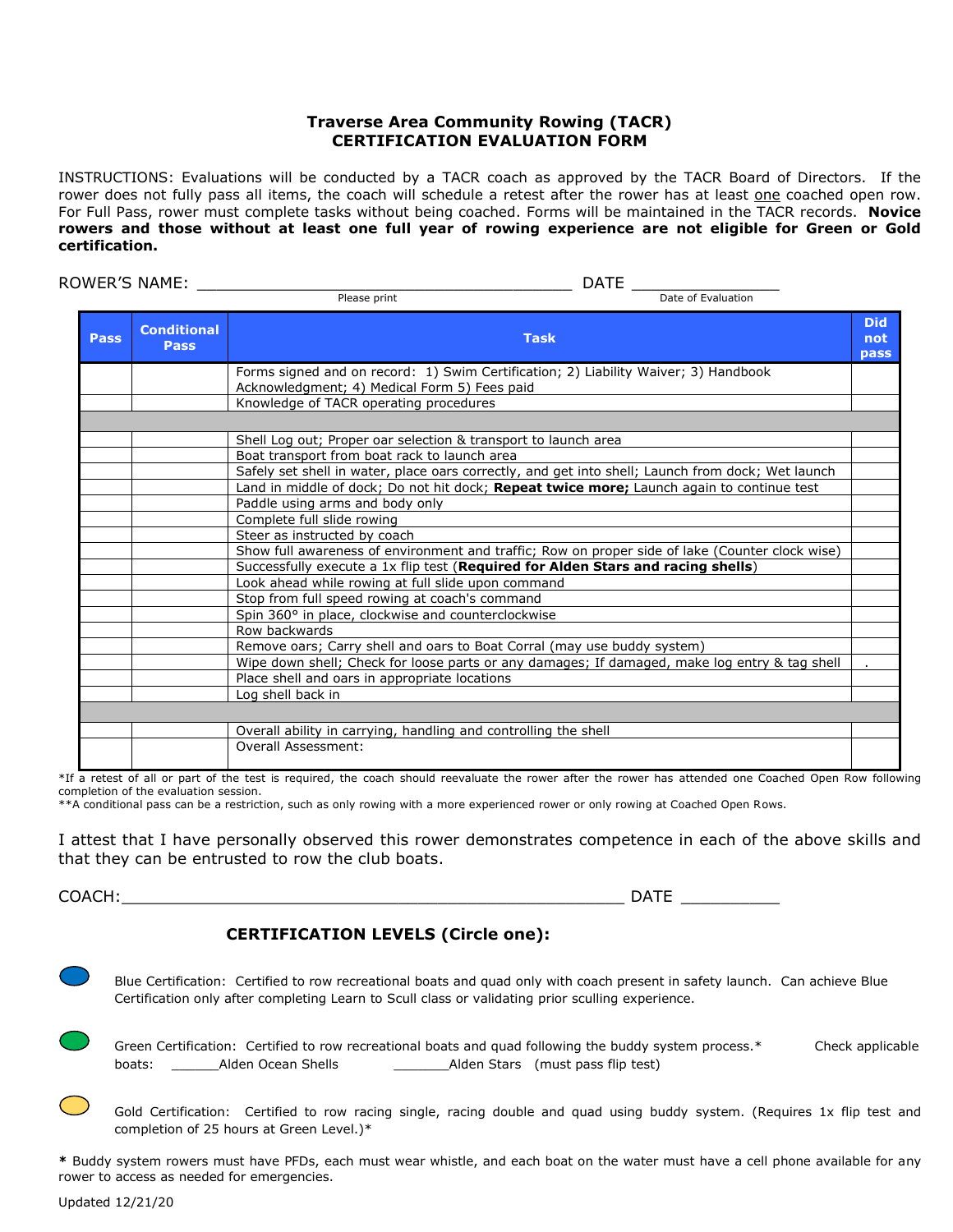## **TACR SafeSport Policies and Procedures**

As a member of the USRowing Association, TACR abides by a SafeSport policy in effort to prevent bullying, harassment, hazing, emotional misconduct, physical misconduct and sexual misconduct within the organization. While the primary focus of SafeSport is to safeguard children, these policies extend to all age groups, and as a masters organization, TACR, consistent with requirements of USRowing, has implemented an athlete safety program. For more information about SafeSport, go to [http://www.usrowing.org/safesport/.](http://www.usrowing.org/safesport/)

In accordance with USRowing, Traverse Area Community Rowing (TACR) has adopted the following SafeSport policies to serve as a guide for TACR sponsored activities, particularly with relevance to the six primary types of misconduct, including bullying, harassment, hazing, emotional misconduct, physical misconduct, and sexual misconduct. All forms of misconduct are intolerable and in direct conflict with the USRowing ideals and those of TACR. We are committed to ensuring the safety of our participants, coaches, and volunteers. While we are an organization of adult participants only (over 18), we maintain that all interactions within the organization shall be of the highest standards and free of misconduct.

## **TRAINING AND EDUCATION**

Accordingly, board members and coaches complete an awareness training concerning misconduct in sport as a condition of involvement with TACR.

Our policies and procedures require coaches and volunteers to report abuse, misconduct and violations of our Safety and Operations Handbook.

Board members and coaches must successfully complete the SafeSport Training Program and the subsequent test. A SafeSport Refresher Training must be completed annually thereafter. Compliance with SafeSport Training, Refresher Courses, and Background checks are monitored by the Chairperson of the Governance and Safety Committee and are reviewed annually by the Board of Directors. All rowers are encouraged, though not required, to complete the SafeSport Training Program.

## **APPLICANT SCREENING and BACKGROUND CHECK POLICY**

Coaches must consent to, and pass, a formal applicant screening process as a condition of involvement with TACR.

Elements of our screening process include, as applicable, successful completion of an application, interview, reference check and for applicable adults, a criminal background check.

## EDUCATION ABOUT TACR'S PROTECTION POLICIES

To deter applicants who may be at risk of abusing athletes or participants from applying for positions, TACR educates its applicants about its protection policies and offers applicants an early opt-out by:

 $\Box$  Requiring awareness training before working with athletes and participants

 $\Box$  Informing applicants about our policies and procedures relevant to prevention

 $\Box$  Asking applicants to review and agree to our policies and procedures before proceeding with the process

 $\Box$  Requiring applicants to sign a document acknowledging review of our policies and procedures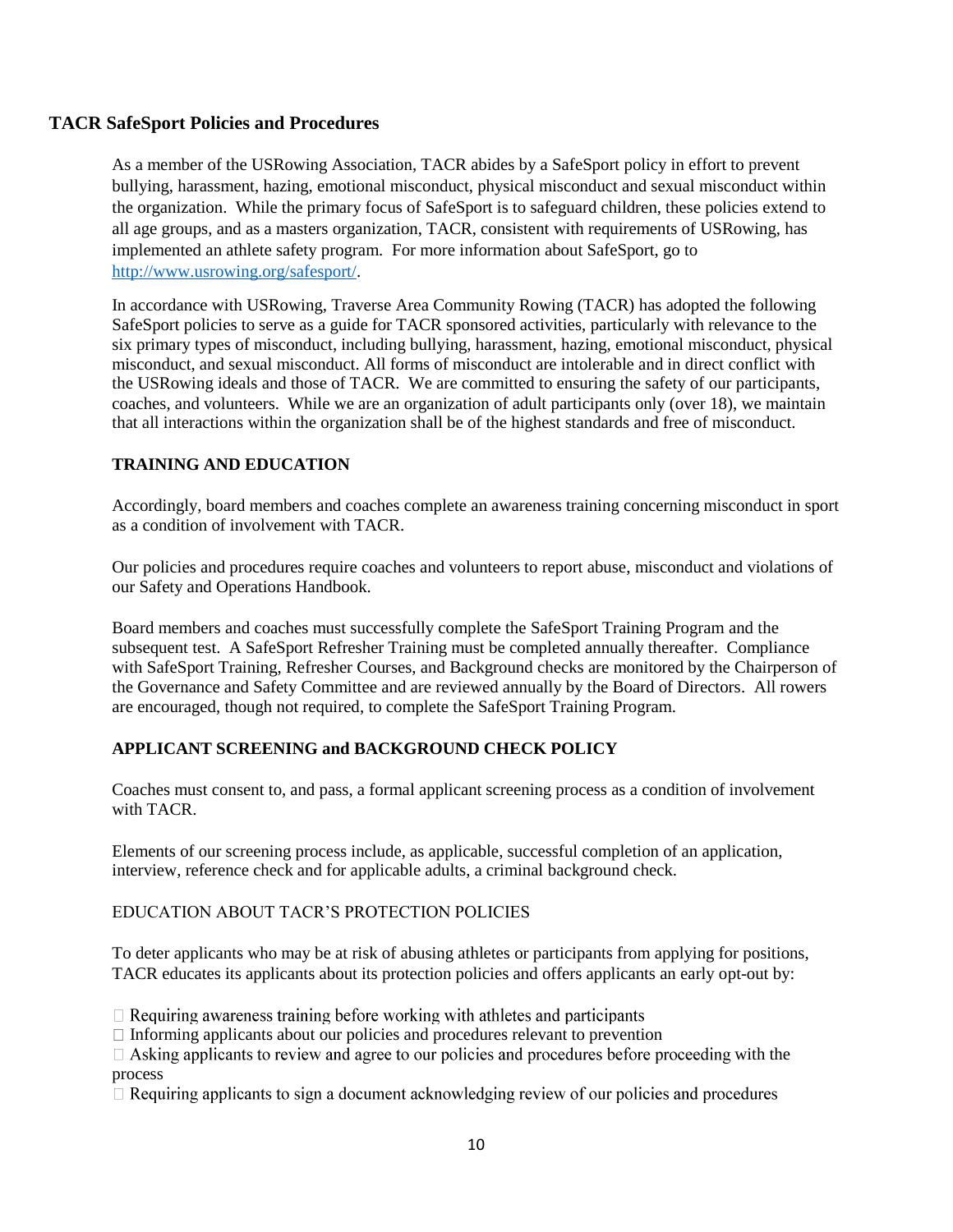## WRITTEN APPLICATIONS

Each applicant for a coach position will complete an application form consisting of personal, identifying information and a general release with applicant's signature.

The written application will:

 $\Box$  Ask about previous work and volunteer experiences

 $\Box$  Ask questions intended to illicit information concerning high-risk behaviors

 $\Box$  Provide a written release for contacting personal references and performing a criminal background check, including an indemnification clause

 $\Box$  Ask open-ended questions that encourage broad answers

 $\Box$  Use disclosure statements to ask applicants about previous criminal arrests or convictions for sexual offenses, violence against youth and other violent criminal offenses or felonies

#### PERSONAL INTERVIEW

Appropriate board members will interview applicants whose experience and credentials are considered a fit for available positions. During this interview, TACR will ask questions to encourage discussion, clarify responses and expand on the applicant's answers to questions from the written application.

#### **REFERENCES**

References of applicants will be contacted (either by phone or in writing) and asked specific questions regarding the applicant's professional experiences, demeanor and appropriateness for involvement with minor and adult athletes and participants.

#### RELEASE

Each applicant will also provide a signed release, consistent with federal, state and local laws regulating employment practices, that allows references to speak freely about the applicant's qualifications without fear of reprisal and authorizing TACR to obtain information concerning an applicant's past employment, volunteer experience and information provided by the applicant during the screening process (i.e., written application and personal interview).

#### **BACKGROUND CHECKS**

All coaches will be asked to undergo an NCSI Background Check. Through this background check, TACR will utilize reasonable efforts to ascertain past criminal history of an applicant. The information revealed by the background check may disqualify an applicant from serving as a coach or volunteer.

#### **ATHLETE PROTECTION POLICY**

In the event that any board member, coach, or volunteer observes inappropriate behaviors (i.e., policy violations), suspected physical or sexual abuse, or misconduct, it is the personal responsibility of each to immediately report his or her observations to the Chairperson of the Governance and Safety Committee.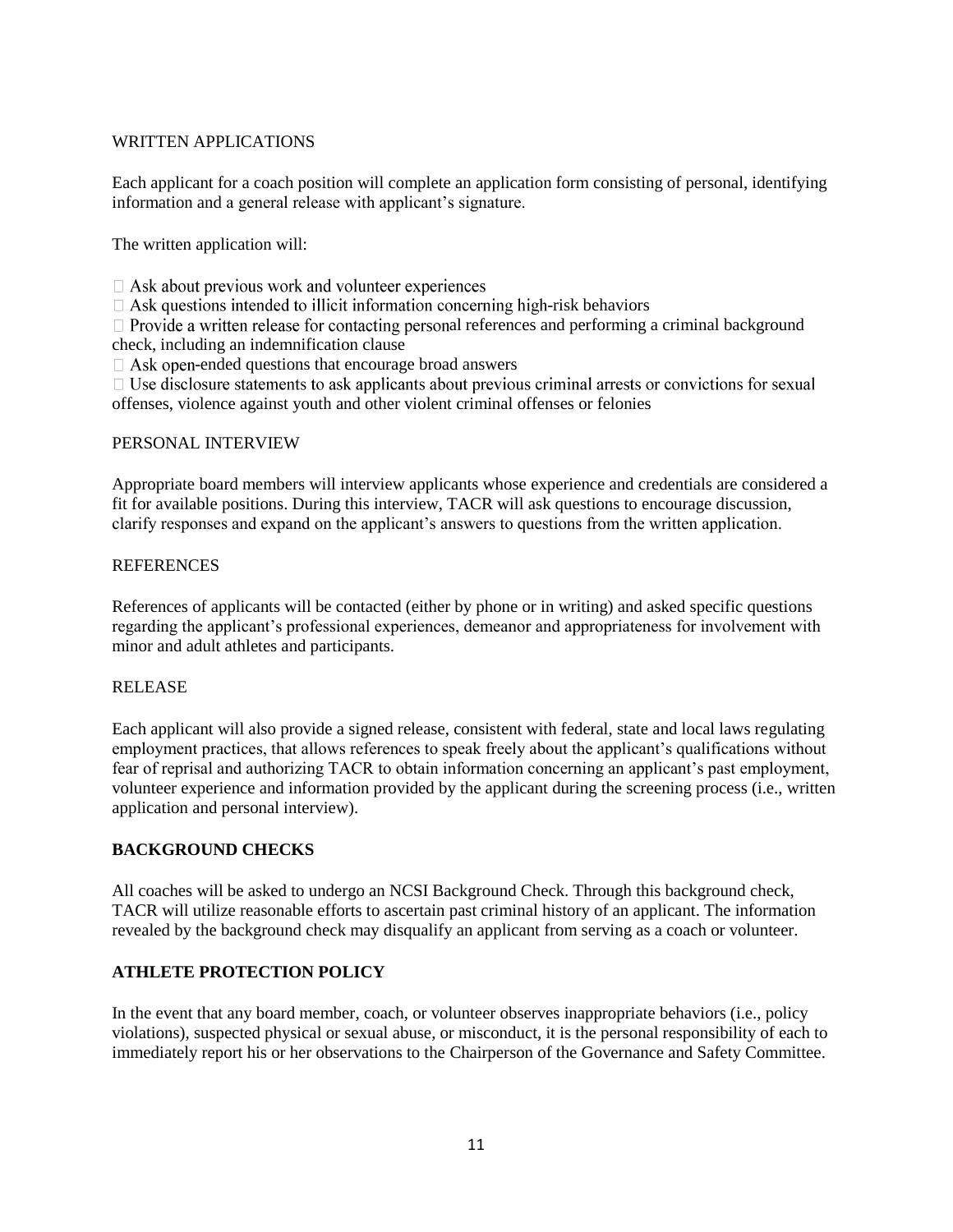TACR is committed to creating a physically, emotionally, and socially safe and positive environment for athletes and to promote an environment free of misconduct.

TACR recognizes that the process for training and motivating athletes will vary with each coach and athlete, but it is nevertheless important for everyone involved in sport to support the use of motivational and training methods that avoid misconduct.

#### Application

This Policy applies to coaches, participants, and volunteers.

Coaches, participants, and volunteers shall refrain from all forms of misconduct, which include:

- $\Box$  Bullying
- $\Box$  Harassment
- $\Box$  Hazing
- $\Box$  Emotional misconduct
- $\Box$  Physical misconduct
- $\Box$  Sexual misconduct, including child sexual abuse.

#### PROHIBITED CONDUCT

Emotional Misconduct

(1) A pattern of deliberate, non-contact behavior that has the potential to cause emotional or

psychological harm to an athlete. Non-contact behaviors include:

- a. verbal acts
- b. physical acts
- c. acts that deny attention or support

(2) Any act or conduct described as emotional abuse or misconduct under federal or state law.

#### *Exception*

Emotional misconduct does not include professionally-accepted coaching methods of skill enhancement, physical conditioning, team building, discipline or improving athletic performance.

#### *Examples*

Examples of emotional misconduct prohibited by this policy include, without limitation:

(1) Verbal Acts. A pattern of verbal behaviors that (a) attack an athlete personally or (b) repeatedly and excessively yelling at a particular participant or participants in a manner that serves no productive training or motivational purpose.

(2) Physical Acts. A pattern of physically aggressive behaviors, such as (a) throwing sport equipment, water bottles or chairs at, or in the presence of, participants; or (b) punching walls, windows or other objects.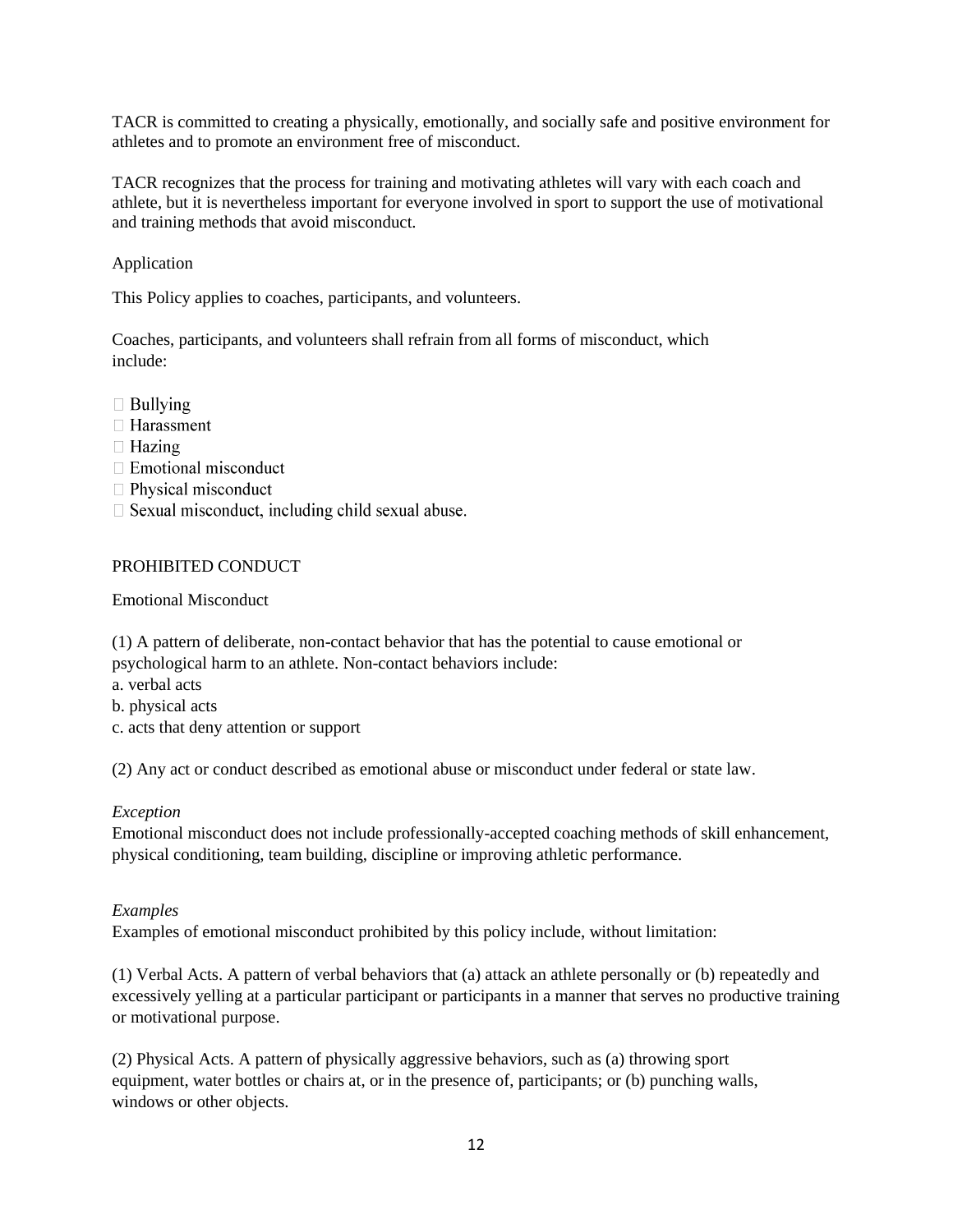(3) Acts that Deny Attention and Support. A pattern of (a) ignoring an athlete for extended periods of time or (b) routinely or arbitrarily excluding participants from practice.

Note: Bullying, harassment, and hazing, defined below, often involve some form of emotional misconduct.

#### Physical Misconduct

(1) Contact or non-contact conduct that results in, or reasonably threatens to, cause physical harm to an athlete or other sport participants; or

(2) Any act or conduct described as physical abuse or misconduct under federal or state law.

#### Sexual Misconduct

(1) Any touching or non-touching sexual interaction that is (a) nonconsensual or forced, (b) coerced or manipulated, or (c) perpetrated in an aggressive, harassing, exploitative or threatening manner;

(2) Any sexual interaction between an athlete and an individual with evaluative, direct or indirect authority. Such relationships involve an imbalance of power and are likely to impair judgment or be exploitative; or

(3) Any act or conduct described as sexual abuse or misconduct under federal or state law (e.g. sexual abuse, sexual exploitation, rape)

*Note:* An imbalance of power is always assumed between a coach and an athlete.

#### *Types of Sexual Misconduct*

Types of sexual misconduct include:

(1) sexual assault,

(2) sexual harassment, specifically, the sexual solicitation, physical advances, or verbal or nonverbal conduct that is sexual in nature, and

a. is unwelcome, offensive or creates a hostile environment, and the offending individual knows or is told this

b. is sufficiently severe or intense to be harassing to a reasonable person in the context.

(3) sexual abuse, or

(4) any other sexual intimacies that exploit an athlete.

#### *Exceptions*

None

#### *Comment*

(1) Authority and Trust. Once the unique coach-athlete relationship is established, the authority and trust on the part of the coach over the athlete shall be assumed, regardless of age. Accordingly, sexual interaction or intimacies between a coach and an athlete or other participant are prohibited, regardless of age, both during coaching and during that period following coaching if an imbalance in power could jeopardize effective decision-making.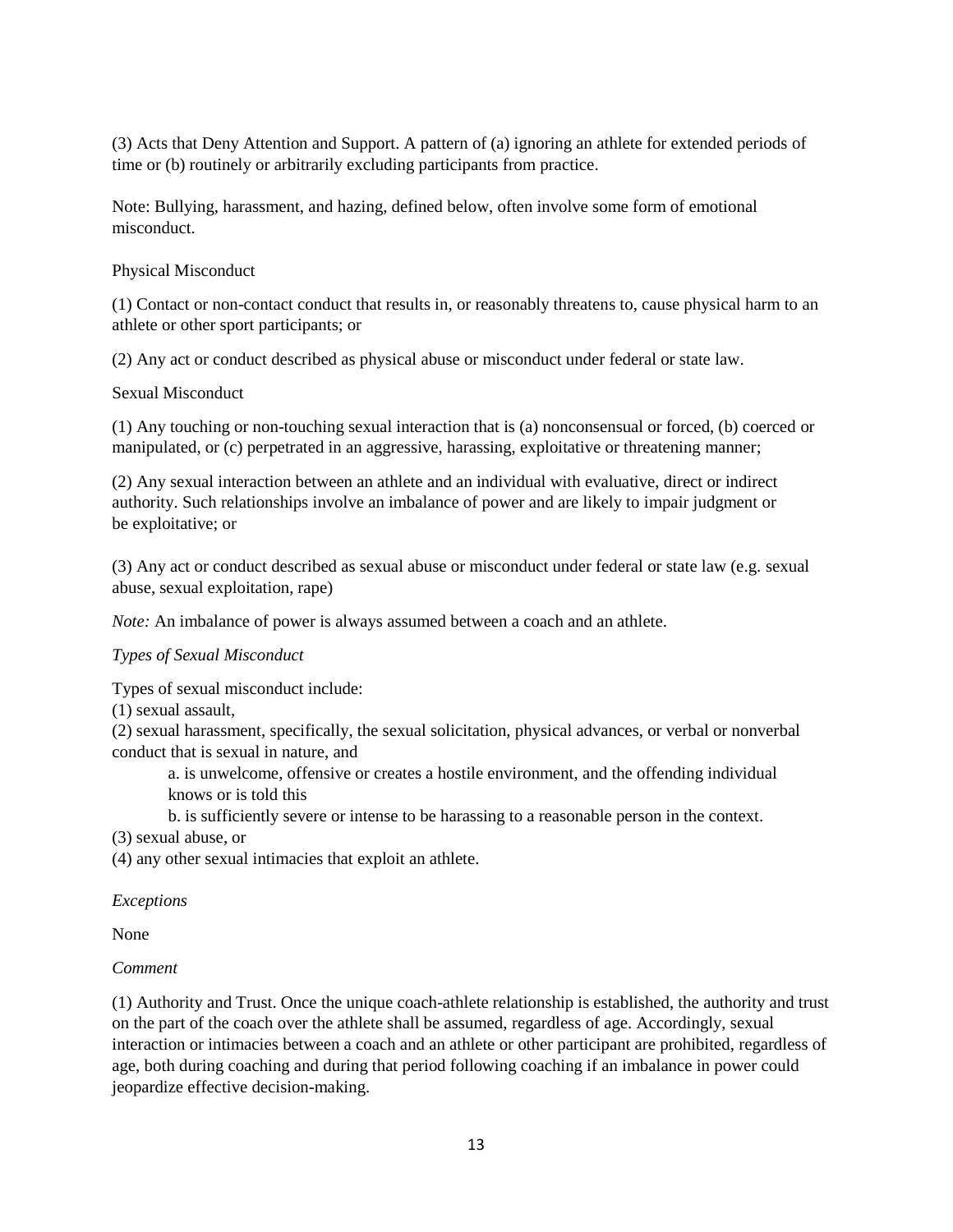(2) Imbalance of Power. Factors relevant to determining whether there is an imbalance of power include, but are not limited to: (a) the nature and extent of the coach's supervisory, evaluative or other authority over the athlete being coached; (b) the actual relationship between the parties; (c) the parties' respective roles; (d) the nature and duration of the sexual relations or intimacies; (e) the age of the coach; (f) the age of the athlete or participant; (g) and whether the coach has engaged in a pattern of sexual interaction with other athletes or participants.

*Exception*. This section does not apply to a pre-existing relationship between two spouses or life partners.

#### Bullying

(1) An intentional, persistent and repeated pattern of committing or willfully tolerating physical and nonphysical behaviors that are intended, or have the reasonable potential, to cause fear, humiliation or physical harm in an attempt to socially exclude, diminish or isolate the targeted a(s), as a condition of membership

(2) Any act or conduct described as bullying under federal or state law

#### *Exceptions*

Bullying does not include group or team behaviors that (a) are meant to establish normative team behaviors, or (b) promote team cohesion.

For example, bullying does not include verbal admonitions to encourage team members to train harder and to push through a difficult training regimen.

## *Examples*

Verbal and emotional behaviors. Behaviors that include (a) teasing, ridiculing, intimidating; (b) spreading rumors or making false statements; or (c) using electronic communications, social media, or other technology to harass, frighten, intimidate or humiliate ("cyber bullying").

#### Harassment

(1) A repeated pattern of physical and/or non-physical behaviors that (a) are intended to cause fear, humiliation or annoyance, (b) offend or degrade, (c) create a hostile environment or (d) reflect discriminatory bias in an attempt to establish dominance, superiority or power over an individual or group based on gender, race, ethnicity, culture, religion, sexual orientation, gender expression or mental or physical disability; or

(2) Any act or conduct described as harassment under federal or state law

*Exceptions*

None

Hazing

(1) Coercing, requiring, forcing or willfully tolerating any humiliating, unwelcome or dangerous activity that serves as a condition for (a) joining a group or (b) being socially accepted by a group's members; or

(2) Any act or conduct described as hazing under federal or state law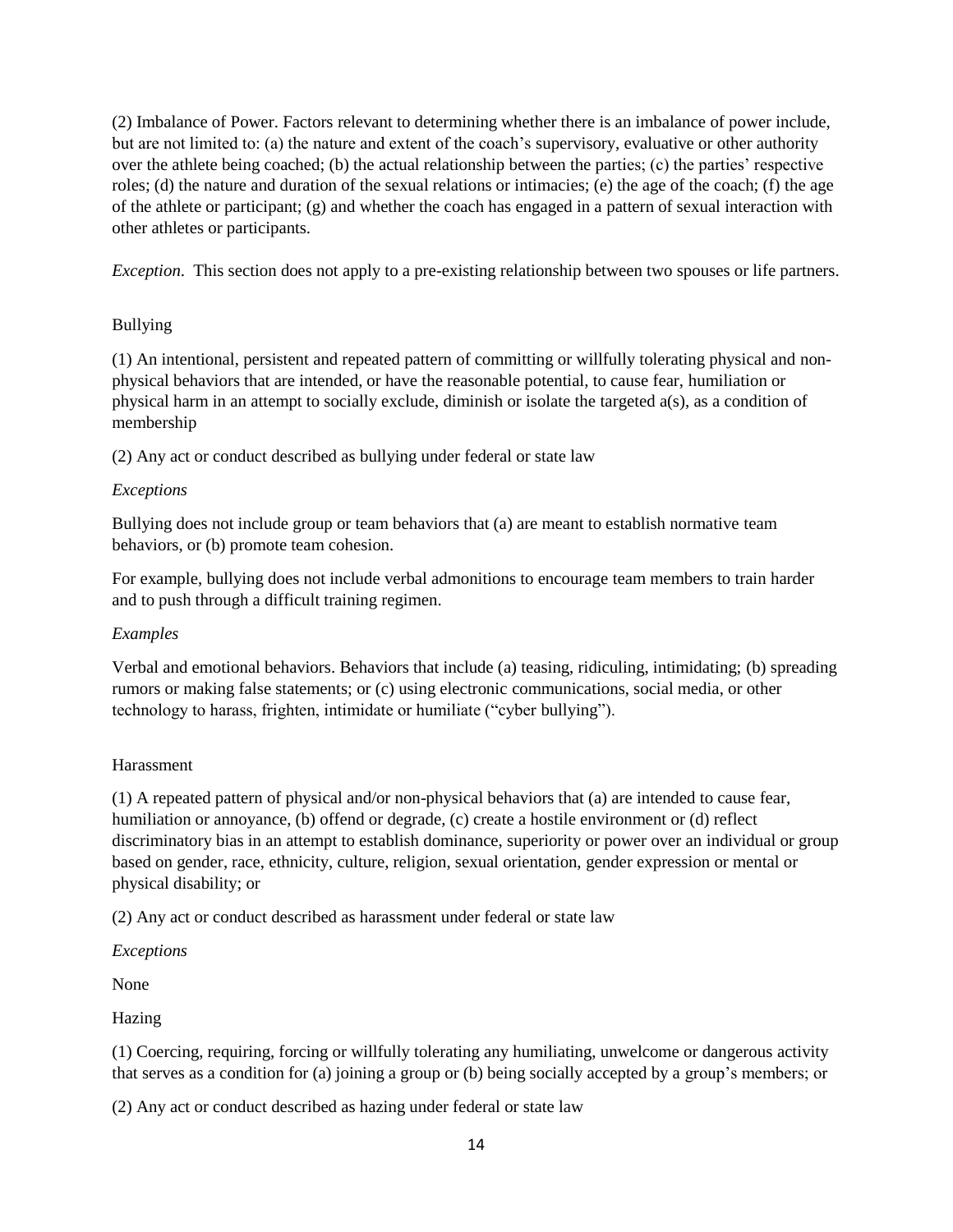#### *Exception*

Hazing does not include group or team activities that (a) are meant to establish normative team behaviors or (b) promote team cohesion.

*Comment*: Activities that fit the definition of hazing are considered to be hazing regardless of an athlete's willingness to cooperate or participate.

## WILLFULLY TOLERATING MISCONDUCT

It is a violation of this Athlete Protection Policy if an individual knows of misconduct, but takes no action to intervene.

#### VIOLATIONS

Violations of the Athlete Protection Policy shall be reported pursuant to our Reporting Policy and will be addressed under our Disciplinary Rules and Procedure.

#### **REPORTING POLICY**

Reporting Misconduct and Policy Violations

If any coach, participant, or volunteer receives an allegation or observes misconduct or other inappropriate behavior that is not reportable to the appropriate law enforcement authorities, it is the responsibility of each person to report their observations to:

(1) a TACR board officer

(2) Chair of TACR's Governance and Safety Committee.

Melissa Fournier/Board President/Chair of Governance and Safety/melisfour@yahoo.com

- □ Cindy Diver/Board VP/cindydiverf@yahoo.com
- Mary Hartman/Board Secretary/mary.hartman@charter.net

How to Report

TACR will take a report in the way that is most comfortable for the person initiating a report including an anonymous, in-person, verbal or written report. Regardless of how you choose to report, it is helpful to TACR for individuals to provide, at a minimum, (1) the name of the complainant(s); (2) the type of misconduct alleged and the name(s) of the individual(s) alleged to have committed the misconduct.

#### Reporting Form

Individuals reporting misconduct may complete an Incident Report Form. Information on this form will include:

- 1) the name(s) of the complainant(s)
- 2) the type of misconduct alleged
- 3) the name(s) of the individual(s) alleged to have committed the misconduct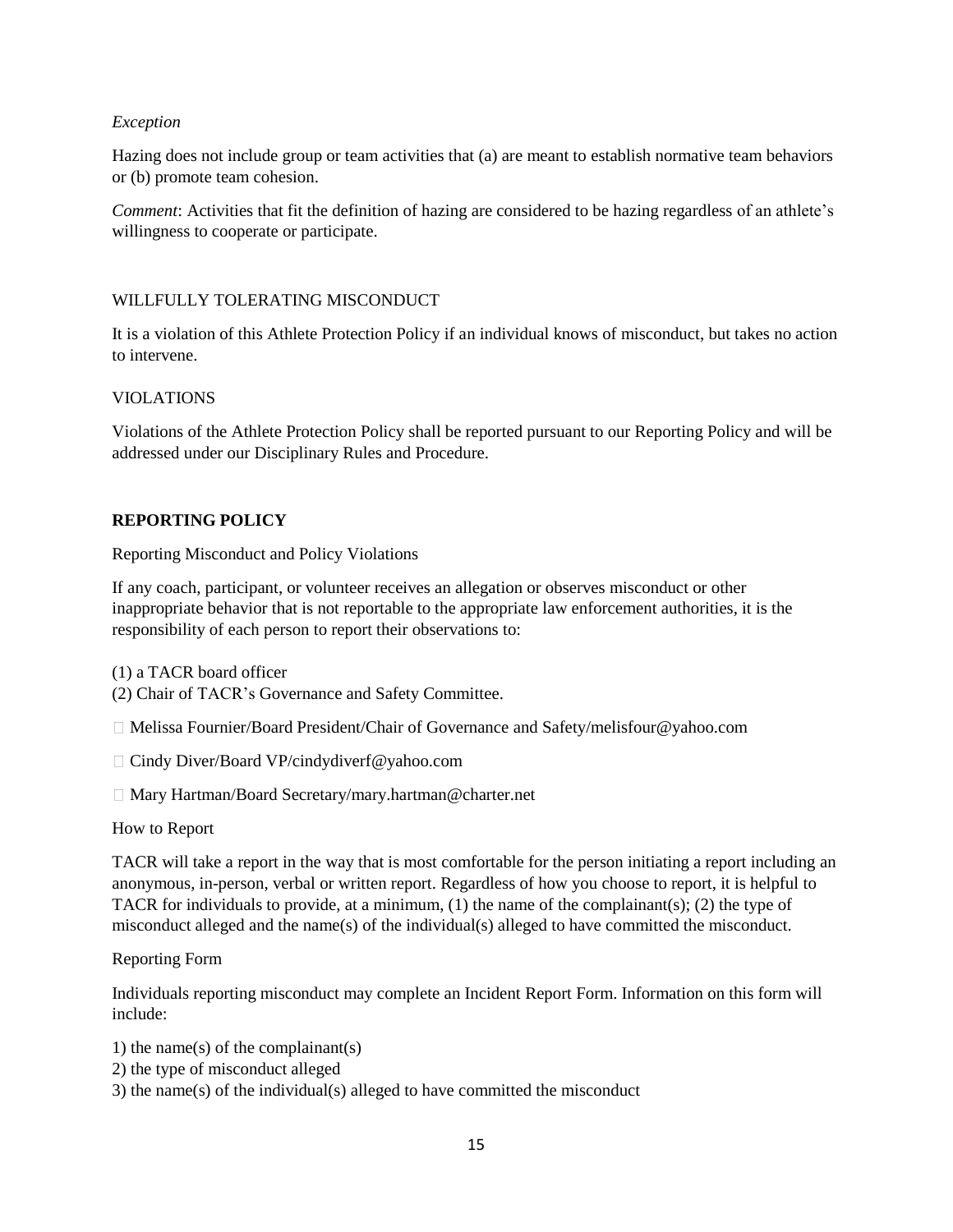4) the approximate dates the misconduct was committed

5) the names of other individuals who might have information regarding the alleged misconduct

6) a summary statement of the reasons to believe that misconduct has occurred

TACR will withhold the complainant's name on request, to the extent permitted by law.

A copy of TACR'S Reporting Form can be found at the end of this document.

#### CONFIDENTIALITY, ANONYMOUS REPORTING AND BAD-FAITH ALLEGATIONS

#### Confidentiality

To the extent permitted by law, and as appropriate, TACR will keep confidential the complainant's name on request, not make public the names of potential victims of misconduct.

#### Anonymous Reporting

TACR recognizes it can be difficult to report an allegation of misconduct and strives to remove as many barriers to reporting as possible. Anonymous reports may be made without the formality of completing an Incident Report Form:

 $\Box$  by completing the Reporting Form without including their name

 $\Box$  by expressing concerns verbally to a TACR administrator or a member of TACR's Governance and Safety Committee

 $\Box$  through email, texts or notes left for a TACR administrator or a member of TACR's Governance and Safety Committee.

However, anonymous reporting may make it difficult for TACR to investigate or properly address allegations.

#### "Whistleblower" Protection

Regardless of outcome, TACR will support the complainant(s) and his or her right to express concerns in good faith. TACR will not encourage, allow or tolerate attempts from any individual to retaliate, punish, allow or in any way harm any individual(s) who reports a concern in good faith. Such actions against a complainant will be considered a violation of our Operations and Safety Handbook and grounds for disciplinary action.

#### Bad-Faith Allegations

A report of abuse, misconduct or policy violations that is malicious, frivolous or made in bad faith is prohibited. Such reports will be considered a violation of our Operations and Safety Handbook and grounds for disciplinary action. Depending on the nature of the allegation, a person making a malicious, frivolous or bad-faith report may also be subject to civil or criminal proceedings.

#### HOW REPORTS ARE HANDLED

#### MISCONDUCT AND POLICY VIOLATIONS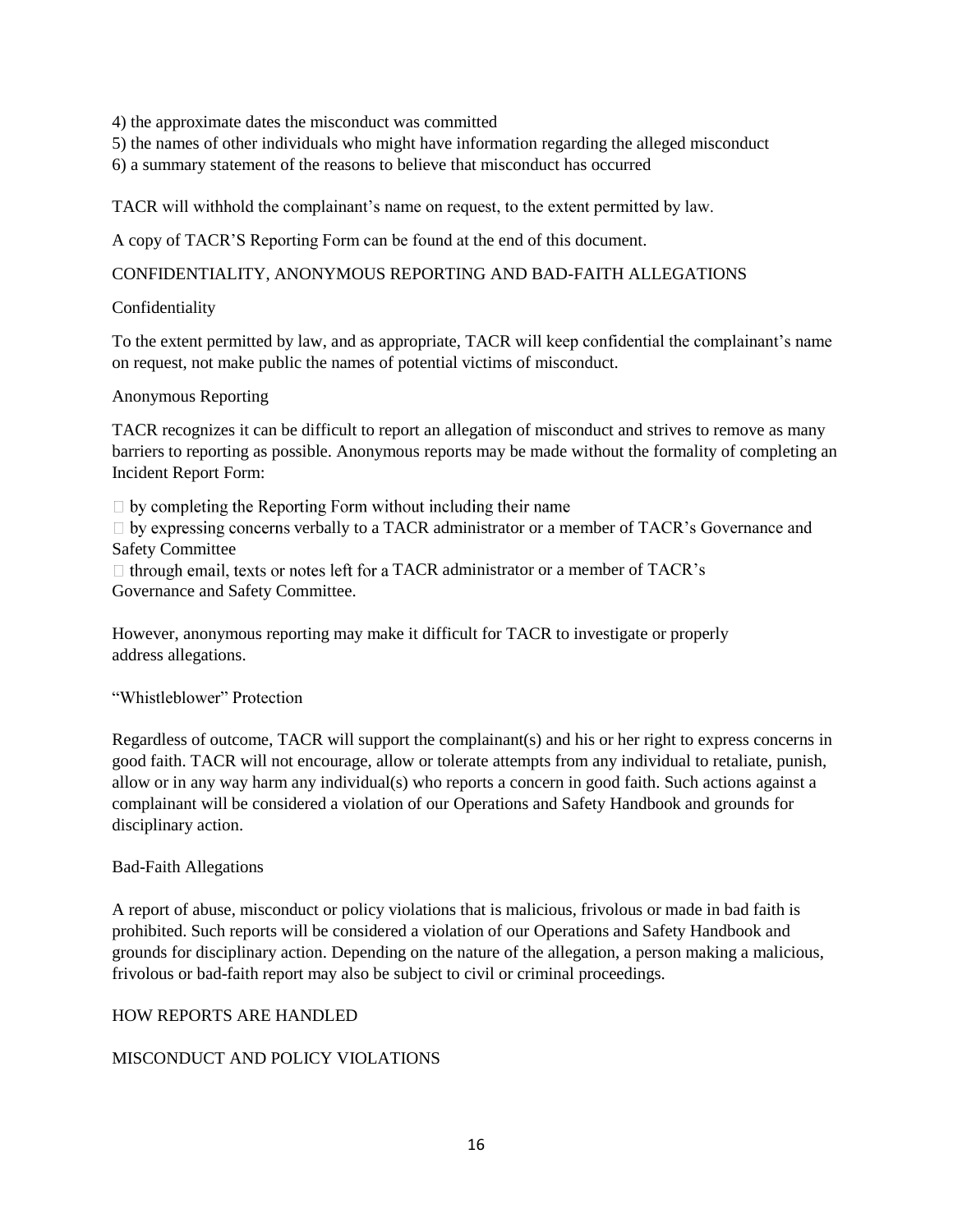TACR Governance and Safety Committee, Board VP, and Board Secretary address internally alleged policy violations and misconduct – bullying, harassment, hazing, emotional, physical and sexual – that are not reportable under relevant state or federal law.

## **NOTIFICATION**

Following TACR's notice of a credible allegation that results in the removal of a coach, participant, or other volunteer, TACR may consider the circumstances in which it will notify other participants with whom the accused individual may have had contact. At TACR's discretion, as appropriate, and after consultation with counsel, TACR may notify its coaches, participants, or other volunteers, of criminal behavior that (1) law enforcement authorities are actively investigating; or (2) that TACR is investigating internally. Advising others of an allegation may lead to additional reports of other misconduct.

## **DISCIPLINARY RULES AND PROCEDURES POLICY**

While TACR endeavors to provide support and guidance to participants on a day-to-day basis, it is also important for TACR to have a formal procedure for disciplinary action to address alleged violations of its policies and other inappropriate behaviors.

TACR recognizes that there are varying levels of misconduct. For example, physical and sexual misconduct are serious violations that may result in immediate dismissal. In contrast, less serious misconduct might be dealt with more appropriately through dialogue and a verbal warning. In all cases, TACR's disciplinary procedures and actions will be proportionate, reasonable and applied fairly and equally.

On receipt of an allegation, TACR Governance and Safety Committee, Board VP, and Board Secretary will determine in its discretion the appropriate steps to address the conduct based on the nature, scope, and extent of the allegations. TACR's disciplinary response will depend on the nature and seriousness of the incident and in extreme cases, misconduct will result in immediate summary dismissal, provided that the accused individual shall be advised of their right to a hearing.

## DISCIPLINARY ACTION

Sanctions for violations of the TACR Operations and Safety Handbook will be proportionate and reasonable under the circumstances. In addition to day-to-day guidance, TACR may take the following disciplinary actions, without limitation:

- (1) Provide the individual with guidance, redirection and instruction
- (2) Temporary suspension from duties or participation
- (3) Issue a verbal warning
- (4) Issue a written and/or final written warning
- (5) Implement a limited access agreement (e.g., limiting an individual's access to certain functions)
- (6) Engage in restorative practices, i.e., creation of a respectful and safe dialogue when a misunderstanding or harm has occurred
- (7) Suspend or terminate involvement with the organization

APPEAL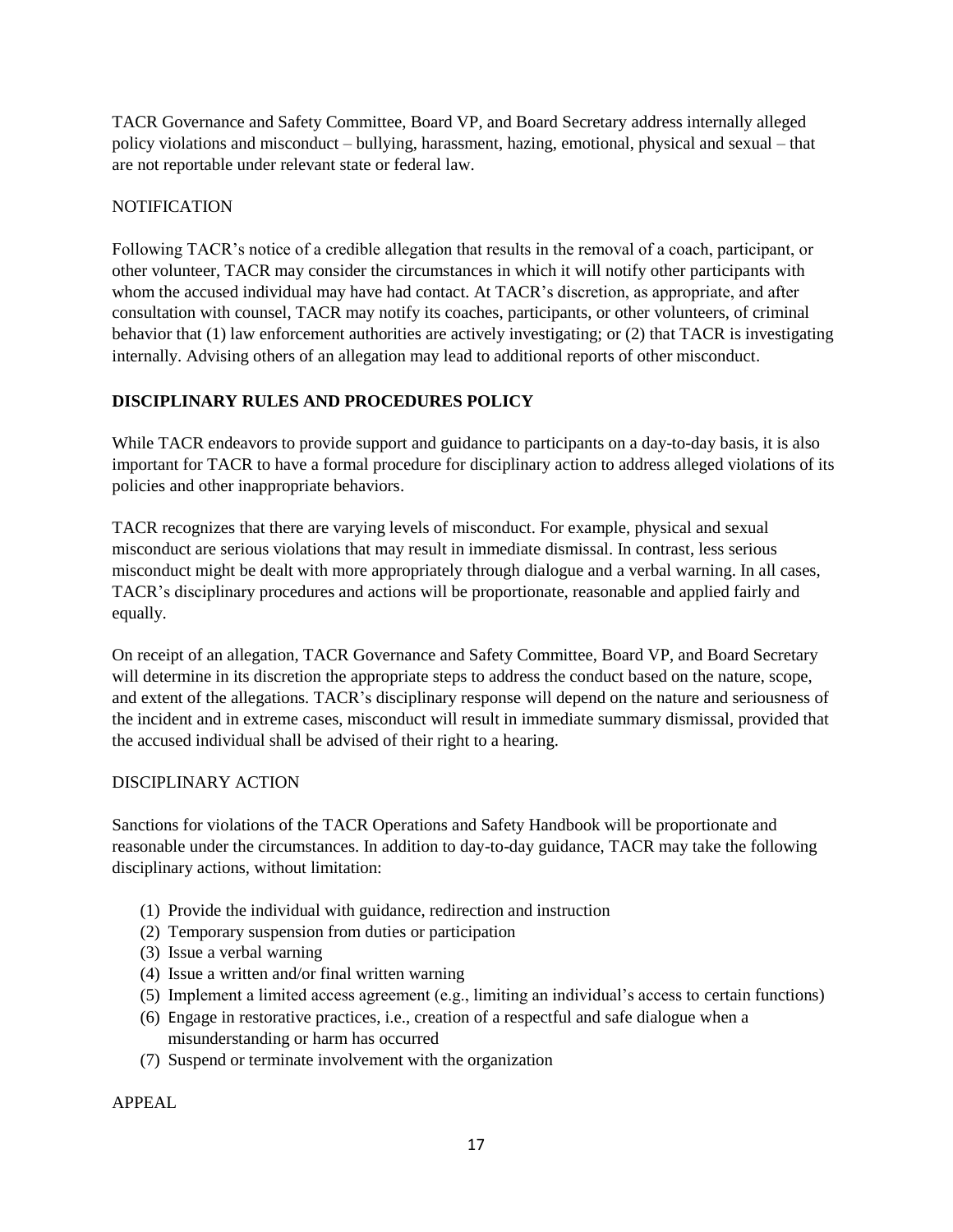APPEAL If the individual disagrees with the finding or sanction of the TACR Governance and Safety Committee, Board VP, and Board Secretary and wishes to appeal, he or she may file an appeal with the full TACR Board of Directors within 10 calendar days of the finding. On appeal, the TACR Board of Directors will address the merits of the TACR Governance and Safety Committee, Board VP, and Board Secretary decision *de novo*, and not the process that was utilized. A decision rendered by the TACR's Board of Directors shall be final and binding on all parties.

#### COMPLIANCE MONITORING

By monitoring the interactions among coaches, volunteers, participants, and others, TACR works to prevent, recognize and respond to inappropriate and harmful behaviors as set forth in our Operations and Safety Handbook, while reinforcing appropriate behaviors.

#### MONITORING COMPLIANCE WITH POLICIES AND PROCEDURES

TACR monitors for compliance with its policies and procedures utilizing multiple methods to observe how individuals are interacting, including without limitation, formal supervision, including regular evaluations; and informal supervision, including regular and random observation.

#### RESPONDING TO INTERACTIONS

While TACR has a formal reporting policy, coaches, volunteers, and participants should be prepared to respond immediately to inappropriate or harmful behavior, potential risk situations and potential boundary violations, redirecting inappropriate behaviors to promote positive behaviors, confront inappropriate or harmful behaviors, and report behaviors if necessary.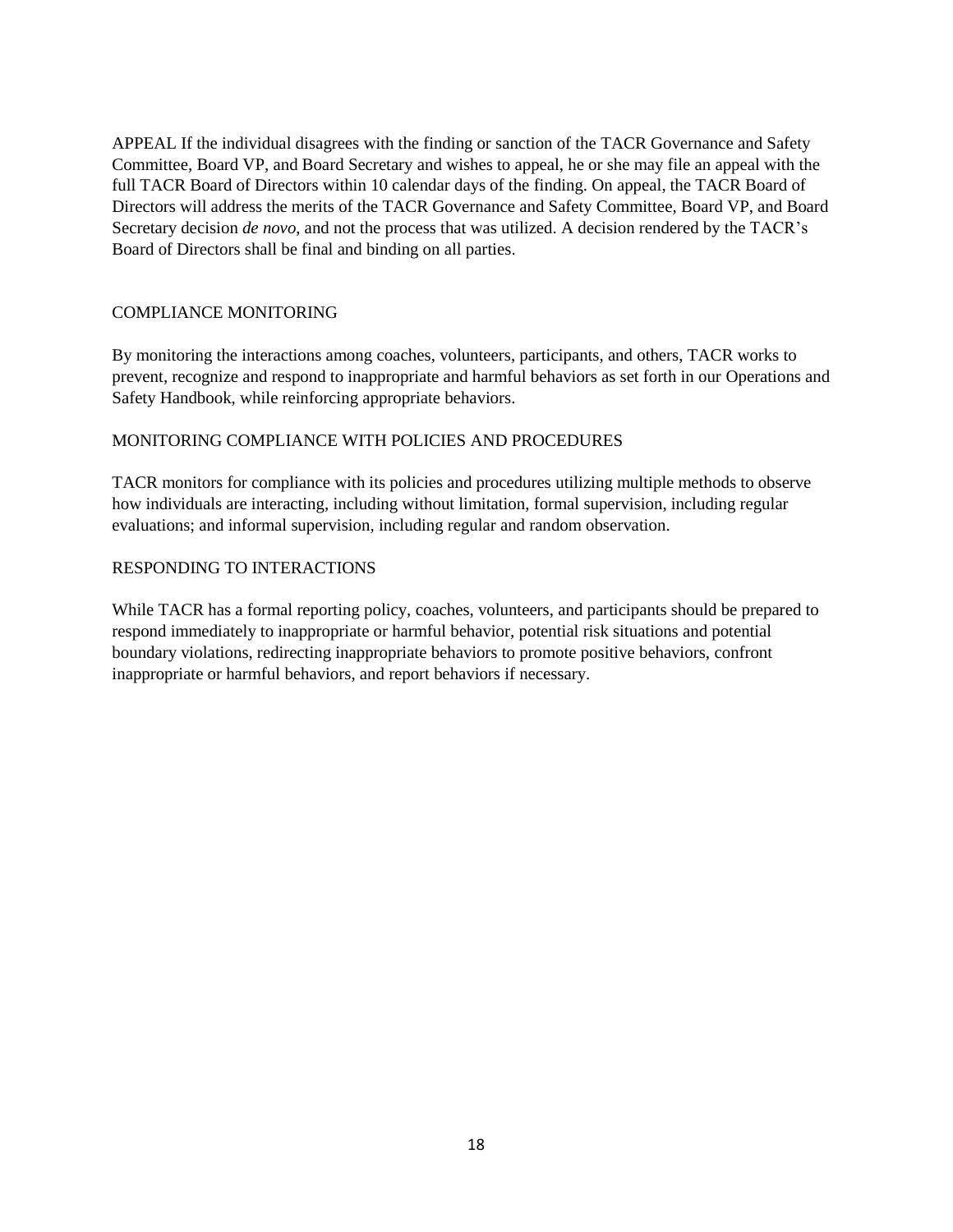## Traverse Area Community Rowing REPORTING FORM

Traverse Area Community Rowing strongly encourages the reporting of misconduct. TACR appreciates your willingness to report inappropriate behavior.

This section is about the individual you are reporting. Please provide as much information as possible.

- 1. Name of Individual you are reporting (First & Last):
- 2. Age or Approximate Age:
- 3. Gender
- 4. Address (if known):
- 5. Position(s) this individual holds or held:
- $\Box$  Head Coach
- Assistant Coach
- Volunteer
- Official
- $\Box$  Other / Not sure
- 6. Rowing Organization where individual works and/or volunteers or worked/volunteered previously:

This section asks questions about the incident or incidents you are reporting. Please provide as much specific information as you are able.

- 7. Type of Offense (i.e. what happened?)
- 8. Where did the incident or incidents take place? (City, State and any other available location information)
- 9. Please describe what happened: (Including... Who, What, When, Where)

This section is for information about the victim or victims. If you are the victim and wish to remain anonymous, you may do so. In that case, please enter only your age, city, state, and rowing organization affiliation.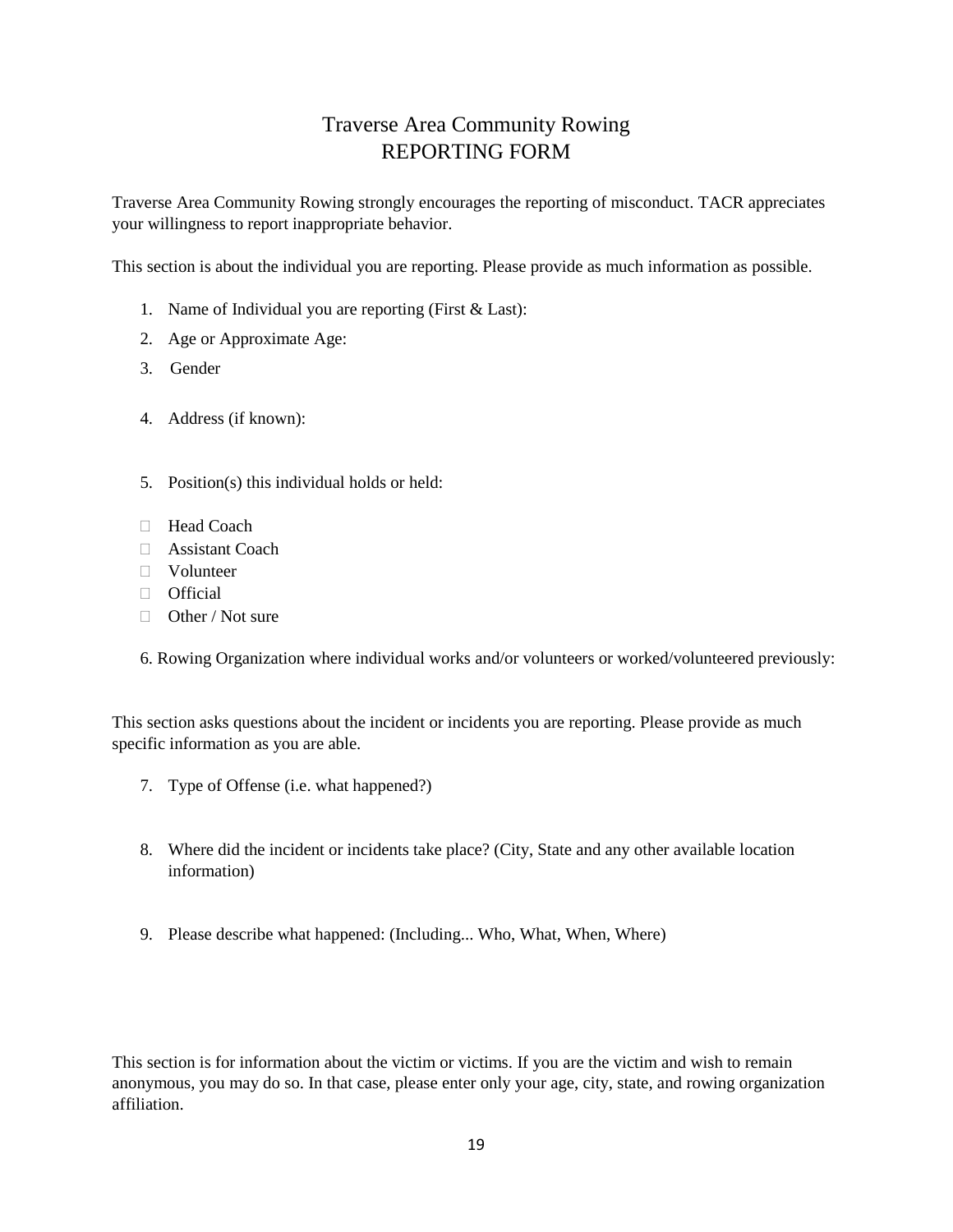- 10. Name:
- 11. Age (or approximate age):
- 12. Organization (if any):
- 13. Contact phone number:
- 14. Contact Email address:
- 15. Gender

Your Information: You may remain anonymous if you wish. However, providing your information is vastly helpful to a swift and effective investigation. A person reporting alleged misconduct should not fear any retribution and/or consequence when filing a report he or she believes to be true.

- 16. Name:
- 17. Phone Number:
- 18. Email Address:
- 19. Organization (if any):
- 20. Relationship to victim (if any):
- □ Self
- Other family member
- $\Box$  Friend or acquaintance
- □ Participant, coach or volunteer
- $\Box$  Other or prefer not to say
- **D** Other Information
- 21. If you have any other information that you feel would be helpful to an investigation of the alleged offense you have reported, please enter it here: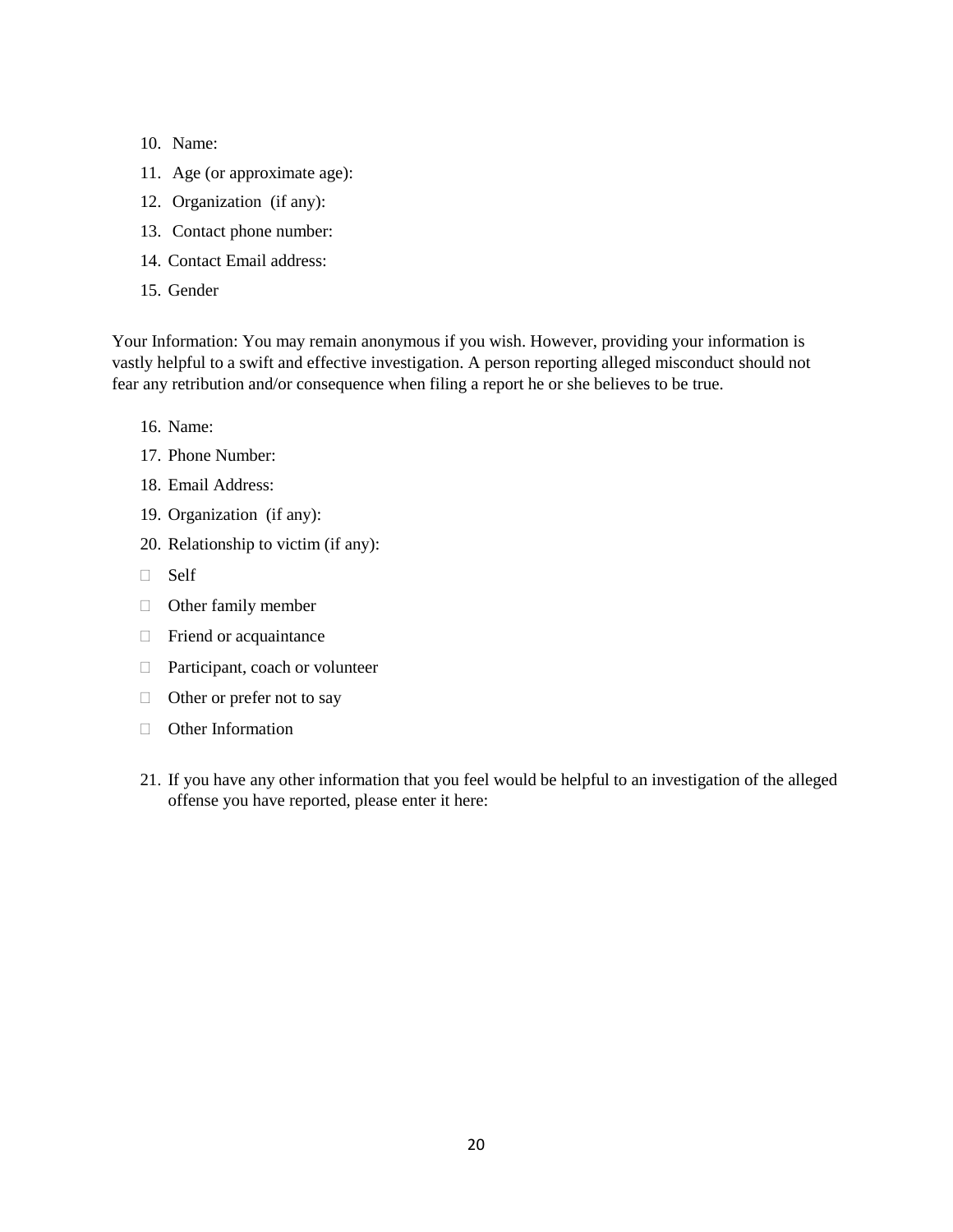# INCIDENT REPORT FORM

| Incident:                 |
|---------------------------|
|                           |
|                           |
|                           |
|                           |
|                           |
|                           |
|                           |
|                           |
| Reported By:              |
|                           |
| Date:                     |
| Individuals (s) Involved: |
|                           |
|                           |
|                           |
|                           |
| Investigated By:          |
|                           |
|                           |
|                           |
| Location of Incident:     |
|                           |
|                           |
| Summary of Complaint:     |
|                           |
|                           |
|                           |
|                           |
|                           |
|                           |
|                           |
|                           |